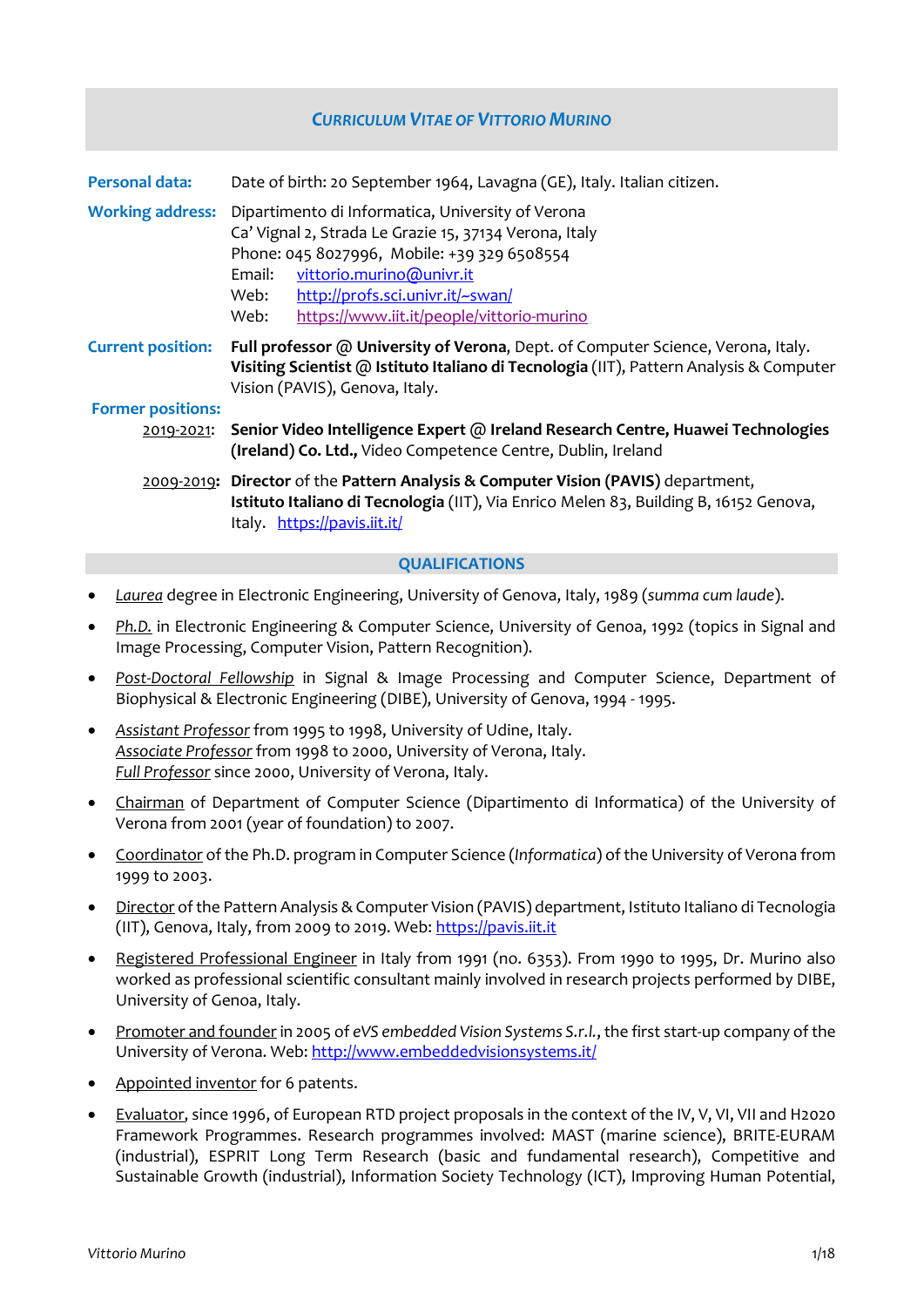New and Emerging Science and technology (NEST), Information and Communication Technology (ICT), European Research Council (ERC, basic and fundamental research).

- Reviewer of research projects. After the first job in 2002 for the review of a project in the EU programme *Quality of Life and Management of Living Resources*, I acted as reviewer of the following EU-funded projects:
	- $\circ$  2005-2007: Integrated Project AMI Augmented Multimodal Interaction (6<sup>th</sup> Framework Programme).
	- o 2009-2011: Collaborative (STREP) projects PROMETHEUS (7<sup>th</sup> Framework Programme, Information & Communication Technology).
	- o 2009-2011: ADABTS Automatic Detection of Abnormal Behaviour and Threats in crowded Spaces (7<sup>th</sup> Framework Programme, Security).
- Evaluator of project proposals for several research national organizations: *Israel Science Foundation*, Swiss *National Science Foundation*, American *National Science Foundation* (NSF), Italian Ministry of University and Research (MIUR), several University and Research funding institutes (e.g., Fondazione Bruno Kessler FBK – Trento, Italy; Katholieke Universiteit Leuven, The Netherlands, and others), and reviewer of several PhD theses (Italian and European).
- Associate Editor of the following journals:
	- o Computer Vision and Image Understanding (since 2014).
	- o Machine Vision and Applications (since 2006).
	- o Frontiers of Computer Vision (since 2022).
	- o Member of the Advisory Boad of the Journal of Imaging, an open-access MDPI journal (from 2021).
	- o Pattern Analysis and Applications (2004-2020).
	- o IEEE Transactions on Cybernetics, formerly IEEE Transactions of Systems, Man, & Cybernetics, Part B: Cybernetics (1999-2016).
	- o Pattern Recognition (1999-2016).
	- o ELCVIA, an international electronic journal on research and applications in Computer Vision and Image Analysis (2001-2010).
- Organizer and Guest Co-Editor of the following special issues:
	- o V. Murino, A Trucco, eds. "Underwater Computer Vision and Pattern Recognition." *Computer Vision and Image Understanding*, Vol. 79, No. 1, July 2000.
	- o V. Murino, G. Vernazza, eds. "Artificial Neural Networks for Image Analysis and Computer Vision." *Image and Vision Computing*, Vol. 19, No. 9-10, August 2001.
	- o H. Zha, H. Saito, A. Fusiello, and V. Murino, eds. "3-D Image Analysis and Modeling." *IEEE Transactions on Systems, Man and Cybernetics, Part B: Cybernetics*, August 2003.
	- o M. Bicego, V. Murino, M. Pelillo, A. Torsello, eds. "Similarity-based Pattern Recognition." *Pattern Recognition*, Vol. 39, No. 10, October 2006.
	- o M. Pelillo, E.R. Hancock, Xuelong Li, V. Murino, eds. "Learning in Non-(geo)metric Spaces." *IEEE Transactions on Neural Networks and Learning Systems*, Issue 6, June 2016.
	- o V. Murino, S. Gong, C.C. Loy, L. Bazzani, eds. "Image and Video Understanding in Big Data", *Computer Vision and Image Understanding*, Vol. 156, March 2017.
	- o Y. Yan, L. Jiwen, A. Mian, A. Ross, V. Murino, R.P. Horaud, eds. "Language in Vision", *Computer Vision and Image Understanding*, Vol. 163, pp. 1-138, October 2017.
	- o Murino, V., Beyan, C., Venture, G., Wykowska, A., eds. "Computational Approaches for Human-Human and Human-Robot Social Interactions." *Frontiers in Robotics and AI*, Lausanne: Frontiers Media SA, April 2020. DOI: 10.3389/978-2-88963-807-9
	- o M. Daoudi, M. Harandi, V. Murino, eds. "Learning with Manifolds in Computer Vision", *Image and Vision Computing, 2020. Ongoing [https://www.journals.elsevier.com/image-and-vision](https://www.journals.elsevier.com/image-and-vision-computing/call-for-papers/special-issue-on-learning-with-manifolds-in-computer-vision)[computing/call-for-papers/special-issue-on-learning-with-manifolds-in-computer-vision](https://www.journals.elsevier.com/image-and-vision-computing/call-for-papers/special-issue-on-learning-with-manifolds-in-computer-vision)*
	- o M. Nappi, H. Proença, S. Bakshi, V. Murino, eds. "Computer Vision and Biometrics in Healthcare Monitoring, Diagnosis and Treatment" *Computer Vision and Image Understanding*, 2020. *Ongoing*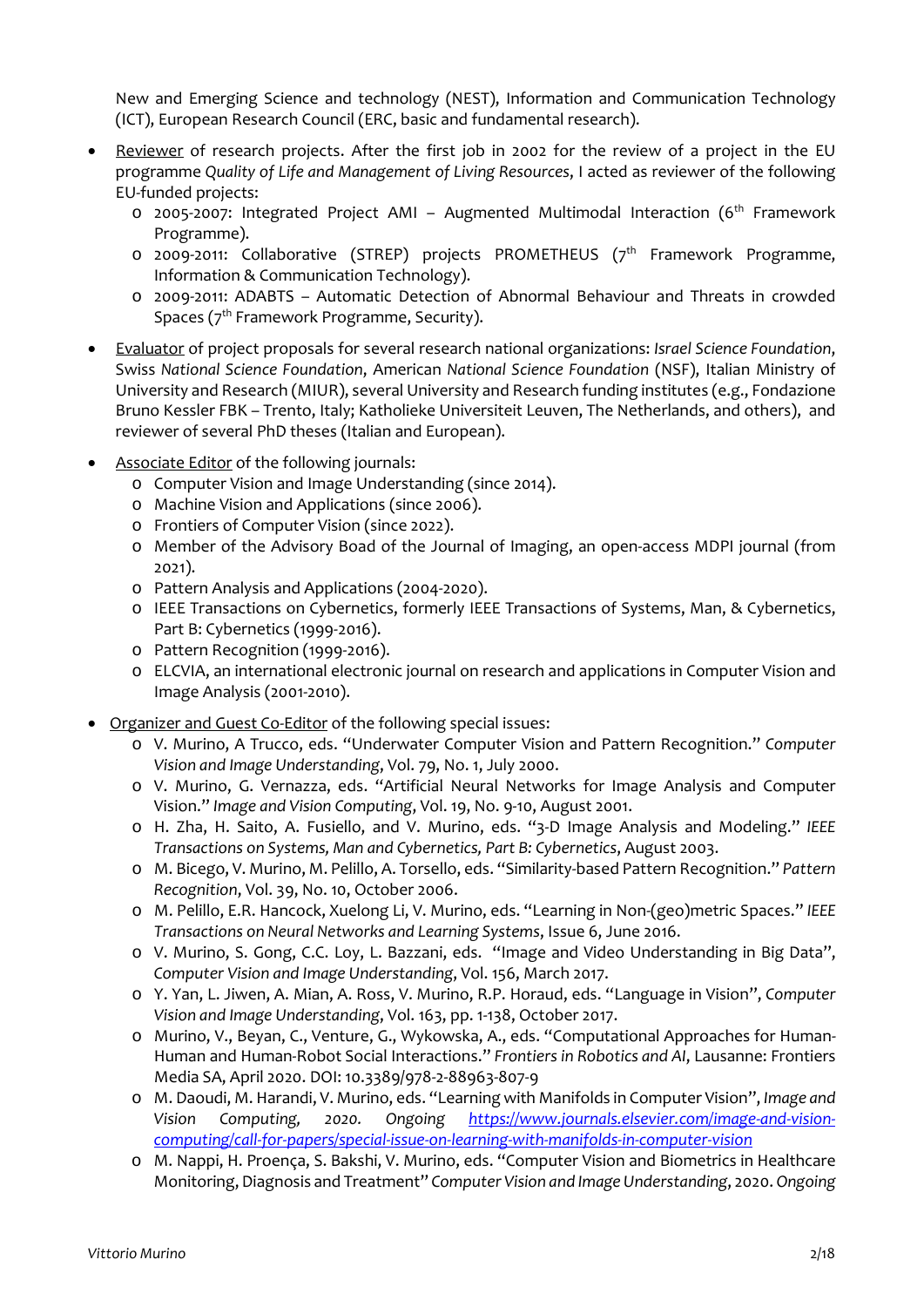- Organizer and Co-Editor of the following books:
	- o *Algorithmic Advances in Riemannian Geometry and Applications. For Machine Learning, Computer Vision, Statistics, and Optimization*. Minh Hà Quang and Vittorio Murino Eds. ISBN: 978-3-319- 45025-4 (Print), 978-3-319-45026-1 (Online). Springer, 2016. <http://link.springer.com/book/10.1007/978-3-319-45026-1>
	- o *Group and Crowd Behavior for Computer Vision*. Vittorio Murino, Marco Cristani, Shishir Shah, and Silvio Savarese Eds., eBook ISBN: 9780128092804, Hardcover ISBN: 97801280927672017, Academic Press, 2017.
	- o *Multimodal Scene Understanding: Algorithms, Applications and Deep Learning.* Michael Ying Yang, Bodo Rosenhahn, and Vittorio Murino Eds., Paperback ISBN: 9780128173589, Academic Press, 2019.
- Co-Author of the book: *Covariances in Computer Vision and Machine Learning*, by Minh Hà Quang and Vittorio Murino, Synthesis Lectures on Computer Vision, Morgan & Claypool, 2017.
- Invited talks and tutorials:
	- o *Invited talk* at CVPR 2021 *Workshop on Fair, Data-Efficient and Trusted Computer Vision*.
	- o *Invited talk* titled "Understanding Multimodal Videos by Learning with Privileged Information and Distillation", *Multimodal Video Analysis Workshop (satellite ECCV 2020 Workshop)*, Glasgow, 23 August 2020 (remote).
	- o *Invited talk* titled "Facing the dataset bias: domain adaptation and generalization", *3rd IEEE Int'l Conf. on Image Processing, Applications and Systems IPAS 2018*, INRIA Sophia Antipolis, France, December 2018.
	- o *Invited talk* titled "Understanding Human Intentions and Actions from Kinematics", Instituto Superior Tecnico, Lisbon, Portugal, March 2018.
	- o *Invited talk* titled "Person Re-identification: state of the art and current trends". *6th Int'l Conf. on Pattern Recognition Applications and Methods ICPRAM 2017*, Porto, Portugal, February 2017.
	- o *Tutorial* on "State of the Art and Recent Trends in Social Signal Processing", together with Marco Cristani, Alessandro Vinciarelli, Bruno Lepri, held in conjunction with the IEEE Computer Vision and Pattern Recognition conference CVPR 2016, Las Vegas, USA, 26 June 2016.
	- o *Invited talk* titled "Groups and Crowds: Detection, Tracking and Behavior Analysis of People Aggregations". *11th Int'l Conference on Computer Vision Theory and Applications VISAPP 2016, Rome, Italy,* February 2016.
	- o *Invited talk* at OMRON company, Kyoto, Japan, December 2014.
	- o *Invited talk* at Czech Technical University Prague for the 33rd Pattern Recognition and Computer Vision Colloquium, November 2013.
	- o *Invited talk* at the Xerox Research Center Europe, Grenoble, France, February 2013.
	- o *Tutorial* on Similarity-based Pattern Recognition, by E. Hankock, V. Murino, M. Pelillo, R. Wilson, held in conjunction with the European Conference in Computer Vision, Florence, Italy, 7 October 2012.
	- o *Invited talk* at the 8th IEEE Workshop on Embedded Vision, June 16, 2013, Providence, USA.
	- o *Invited talk* at the 5th Int'l Computer Vision Summer School ICVSS 2011 Registration, Recognition and Reconstruction in Images and Video, Scicli (Ragusa), July 2011.
	- o *Invited talk* at Workshop on Emerging Surveillance Technologies and Requirements, Joint Research Center, Ispra (Varese), Italy, July 2011.
	- o *Invited talk* at 1st Short Spring School on Surveillance (S4), Modena, Italy, May 2011.
- Director of the VIPS Schools in Computer Vision, Pattern Recognition, and Image Processing, 2004- 2010 (10 editions). For more information, [http://vips.sci.univr.it/html/events.html.](http://vips.sci.univr.it/html/events.html)
- Director of the PAVIS Schools in Computer Vision, Pattern Recognition, and Image Processing, 2010- 2014 (5 editions). For more information: [https://pavis.iit.it/events/schools.](https://pavis.iit.it/events/schools)
- Organizational roles for major events:
	- o *Area Chair* for European Conference on Computer Vision ECCV 2022, Tel-Aviv, Israel, October 2022.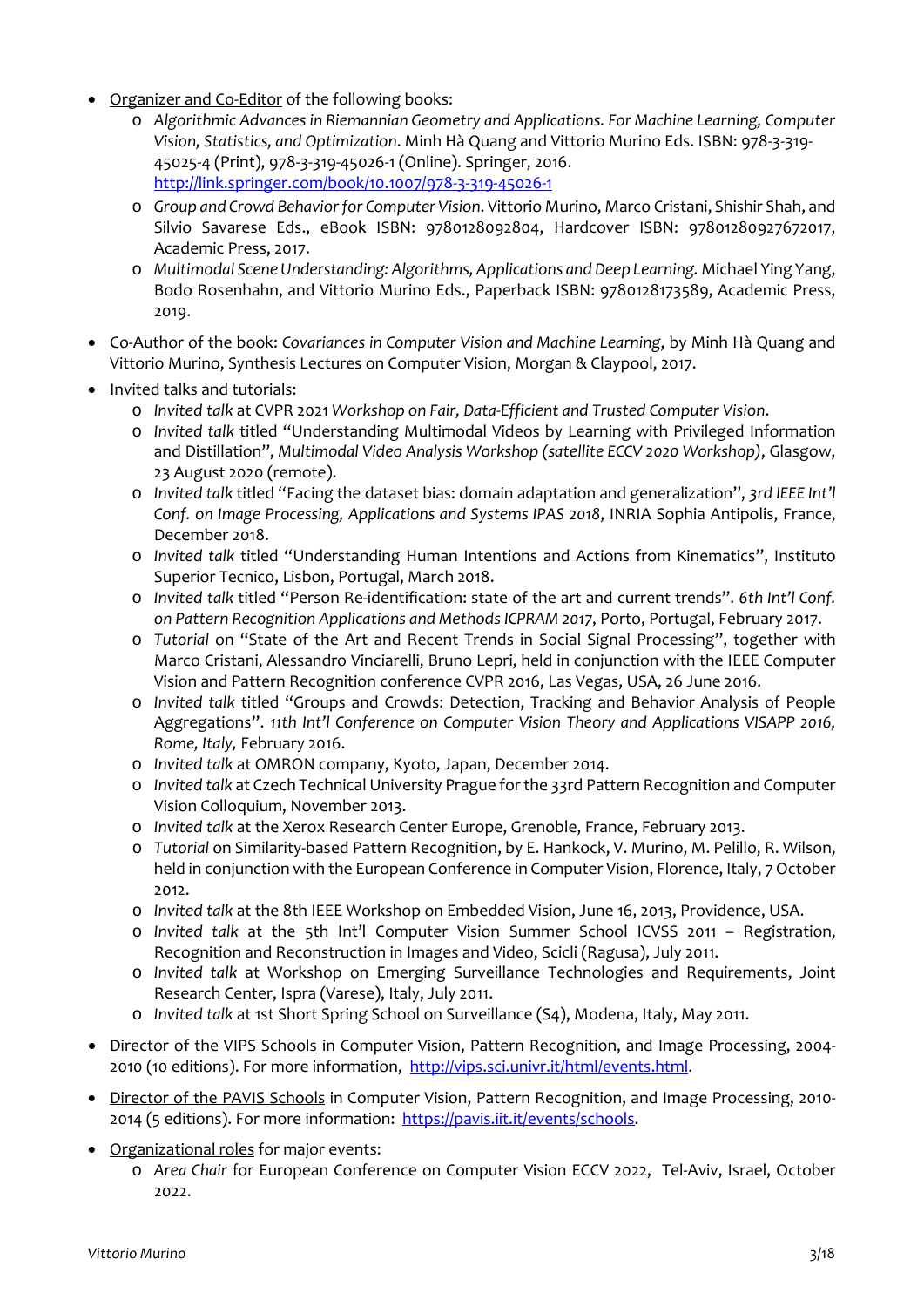- o *Area Chair* for International Conference on Machine Learning ICML 2022, Baltimore, Maryland, USA, July 2022.
- o *Area Chair*for International Conference on Computer Vision and Pattern Recognition CVPR 2022, June 2022.
- o *Co-organizer and co-chair* (with P. Morerio, P. Rota, M. Ying Yang, M. Mancini, Z. Akata, and B. Rosenhahn) of the 5th Int'l Workshop on MUltimodal Learning and Applications (MULA 2022), a satellite CVPR 2022 workshop, New Orleans, USA, June 2022.
- o *Area Chair* for Bristish Machine Vision Conference BMVC 2021 (Virtual), November 2021.
- o *Area Chair* for International Conference on Machine Learning ICML 2021 (Virtual), July 2021.
- o *Area Chair* for International Conference on Learning Representations ICLR 2021(Virtual), Vienna, Austria, May 2021.
- o *Co-organizer and co-chair* (with P. Morerio, P. Rota, M. Ying Yang, and B. Rosenhahn) of the 4th Int'l Workshop on MUltimodal Learning and Applications (MULA 2021), a satellite CVPR 2021 workshop (Virtual), June 2021.
- o *Area Chair* for Winter Conference on Applications of Computer Vision WACV 2021 (Virtual), Waikoloa, Hawaii, USA, January 2021.
- o *Area Chair* for Neural Information Processing Systems NeurIPS 2020 (Virtual), Vancouver, Canada, December 2020.
- o *Area Chair* for Bristish Machine Vision Conference BMVC 2020 (Virtual), Manchester, UK, September 2020.
- o *Area Chair*for European Conference on Computer Vision ECCV 2020 (Virtual), Glasgow, Scotland, August 2020.
- o *Associate Editor* (aka *Area Chair*) for Int'l Conference on Pattern Recognition ICPR 2020 (Virtual), Milan, Italy, January 2021 (Track 3: Computer Vision Robotics and Intelligent Systems).
- o *Co-organizer and co-chair* (with M. Daoudi, M. Harandi) of the Workshop on Manifold Learning, From Euclid to Riemann, a satellite ICPR 2020 Workshop, Milan, Italy, January 2021.
- o *Co-organizer and co-chair* (together with F. Pernici, F. Becattini, Moi Hoon Yap) of the Workshop on Facial and Body Expressions, micro-expressions and behavior recognition – FBE 2020, a satellite ICPR 2020 Workshop, Milan, Italy, January 2021.
- o *Co-organizer and co-chair* (with L. Di Stefano, P. Rota, F. Setti, M. Mancini) of the Workshop on Industrial Machine learning, a satellite ICPR 2020 Workshop, Milan, Italy, January 2021.
- o *Co-organizer and co-chair* (with M. Aghaei, C. Beyan, F. De La Torre, A. Del Bue, L. Natale) of the 2nd Workshop on Applications of Egocentric Vision EgoApp 2020, a satellite ICPR 2020 Workshop, Milan, Italy, January 2021 (*virtual*).
- o *Co-organizer and co-chair* (with S. Joshi, B. Vemuri, P. Turaga, A. Srivastava) of the 5th International Workshop on Differential Geometry in Computer Vision and Machine Learning, Diff-CVML 2020, a satellite CVPR 2020 Workshop, Seattle, WA, USA, June 2020 (*virtual*).
- o *Co-organizer and co-chair* (with L-P. Morency, P. Morerio, B. Rosenhahn, P. Rota, M. Ying Yang, A. Zadeh) of the Workshop on Multimodal Learning MUL 2020, a satellite CVPR 2020 Workshop, Seattle, WA, USA, June 2020 (*virtual*).
- o *Senior program committee member* (SPC) for Int'l Joint Conference on Artificial Intelligence Pacific Rim Int'l Conference on Artificial Intelligence IJCAI-PRICAI 2020, Yokohama, Japan, July 2020.
- o *Finance Chair* and *Tutorial Chair* for Int'l Conference on Pattern Recognition ICPR 2020, Milan, Italy, September 2020.
- o *Area Chair* for Int'l Conference on Computer Vision ICCV 2019, Seoul, South Korea, October 2019.
- o *Area Chair* for British Machine Vision Conference BMVC 2019, Cardiff, Wales, September 2019.
- o *Area Chair* for IAPR Conference on Machine Vision Applications MVA 2019, Tokyo, Japan, May 2019.
- o *Co-organizer and co-chair* (with P. Morerio, P. Rota, M. Ying Yang and B. Rosenhahn) of the 2nd Int'l Workshop on MUltimodal Learning and Applications (MULA 2019), a satellite CVPR 2019 workshop, Long Beach, CA, USA, June 2019.
- o *Area Chair* for European Conference on Computer Vision ECCV 2018.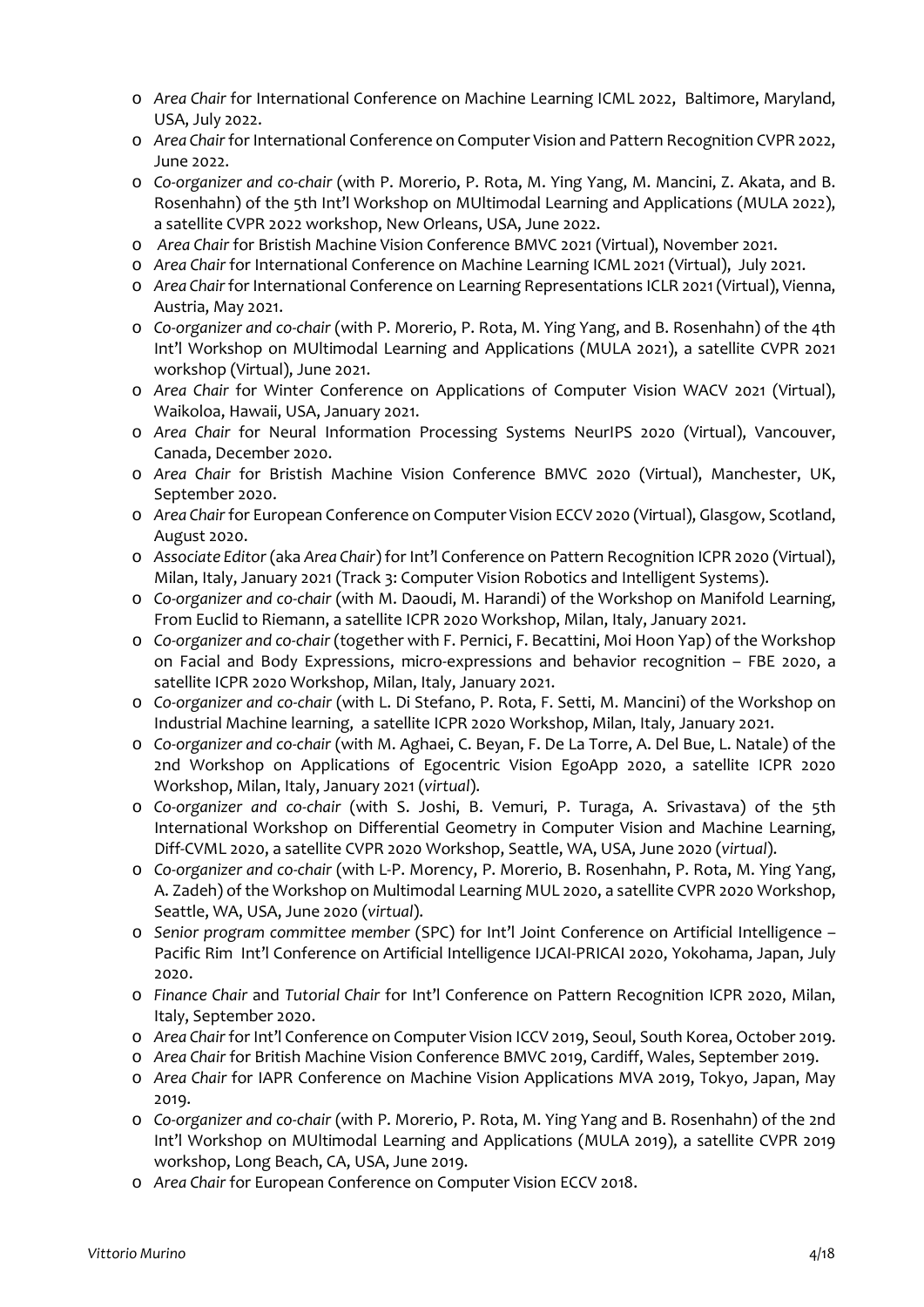- o Area Chair for British Machine Vision Conference BMVC 2018.
- o *Area Chair* for Int'l Conference on Pattern Recognition ICPR 2018.
- o *Co-organizer and co-chair* (together with P. Rota, M. Ying Yang and B. Rosenhahn) of the 1st Int'l Workshop on MUltimodal Learning and Applications (MULA 2018), a satellite ECCV 2018 workshop, Munich, Germany, September 2018.
- o *Co-organizer and co-chair* (with Rama Chellappa, Richard Hartley, Anuj Srivastava, Pavan Turaga, Baba Vemuri, Rene Vidal) of the 4th Int'l Workshop on Diff-CVML: Differential Geometry in Computer Vision and Machine Learning, a satellite workshop held in conjunction with CVPR 2018, Salt Lake City, 18 June 2018.
- o *Area Chair* for Int'l Conference on Computer Vision ICCV 2017.
- o *Tutorial Co-Chair* (with Tal Hassner) for Int'l Conference on Computer Vision ICCV 2017.
- o *Co-organizer and co-chair* (with Mohamed Daoudi, Mehrtash Harandi and Richard Hartley) of the Int'l Workshop on Manifold Learning: from Euclid to Riemann, a satellite workshop held in conjunction with ICCV 2017, Venice, Italy, 28 October 2017.
- o *Area Chair* for Int'l Conference on Image Analysis and Processing ICIAP 2017.
- o *Area Chair* for Int'l Conference on Pattern Recognition ICPR 2016.
- o *General Chair* of the Int'l Conf. on Image Analysis and Processing ICIAP 2015, Genova, Italy, 7-11 Sept. 2015.
- o *Co-organizer* of the Dagstuhl Seminar no. 15081 titled "Holistic Scene Understanding", together with Jirí Matas, Laura Leal-Taixé, and Bodo Rosenhahn, 15-20 February 2015.
- o *Co-organizer and co-chair* (with Marco Cristani, Shishir Shah and Silvio Savarese) of the 1st Int'l Workshop on GRoup and crOWd behavior analysis and understanding GROW 2015, a satellite workshop held in conjunction with CVPR 2015, Boston, 11 June 2015.
- o *Co-organizer and co-chair* (with Minh Hà Quang) of the NIPS 2014 Workshop on Riemannian Geometry in Machine Learning, Statistics and Computer Vision, Montreal, Canada, December 13, 2014.
- o *Area Chair* of the Int'l Conf. on Image Analysis and Processing ICIAP 2013, Naples, Italy, Sept. 2013.
- o *Steering Committee* and *Programme Committee member* of the 2nd and 3rd Int'l Workshop on Similarity-based Pattern Analysis and Recognition, SIMBAD 2013 (York, UK, July 2013) and SIMBAD 2015 (Copenhagen, Denmark, October 2015).
- o *Workshop co-chair* (with Andrea Fusiello) of the European Conference on Computer Vision ECCV 2012, Florence, Italy, 7-13 October 2012.
- o *Program co-chair* of the 2nd International Workshop on Pattern Recognition in NeuroImaging PRNI 2012, July 2-4, 2012, UCL, London, UK.
- o *Co-organizer and co-chair* of the 3rd Intl. Workshop on Socially Intelligent Surveillance and Monitoring, SISM 2013, satellite workshop of the Int'l Conf. on Computer Vision and Pattern Recognition CVPR 2013, Portland, Oregon, USA, 28 June 2013.
- o *Co-organizer and co-chair* of the 3rd Intl. Workshop on Socially Intelligent Surveillance and Monitoring, SISM 2012, satellite workshop of the Int'l Conf. on Computer Vision and Pattern Recognition CVPR 2012, Providence, Rhode Island, USA, 21 June 2012.
- o *Co-organizer and co-chair* of the Machine Learning & Interpretation in Neuroimaging MLINI 2011, a satellite workshop of the Int'l. Conf. on Neural Information Processing Systems NIPS 2011, Sierra Nevada, Spain, 16-17 Dec. 2011. URL[: https://sites.google.com/site/mlini2011/](https://sites.google.com/site/mlini2011/)
- o *Co-organizer and co-chair* of the 2nd Intl. Workshop on Socially Intelligent Surveillance and Monitoring, SISM 2011, satellite workshop of the Int'l Conf. on Computer Vision, ICCV 2011, Barcelona, Spain, 12 November 2011.
- o *Advisory Committee member* of the 2011 Multimedia Signal Processing school.
- o *Steering Committee* and *Programme Committee member* of the 1st Int'l Workshop on Similaritybased Pattern Analysis and Recognition SIMBAD 2011, Venice, Italy, Sept. 2011.
- o *Co-organizer and co-chair* of the Workshop on Multimodal Pervasive Video Analysis, MPVA 2010, satellite workshop of the ACM Multimedia conference 2010, Florence, Italy, 29 October 2010.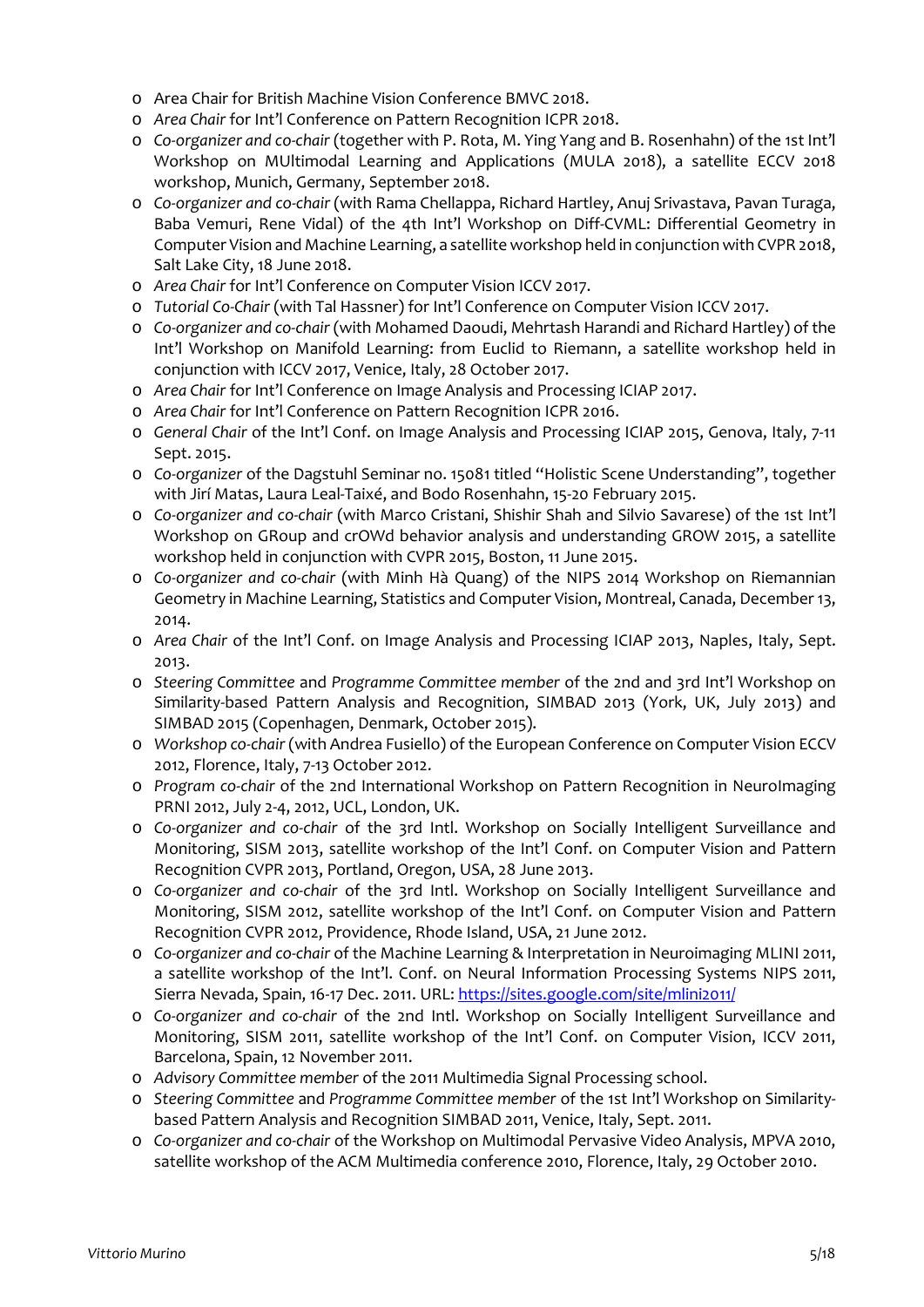- o *Co-organizer and co-chair* of the 1st Intl. Workshop on Socially Intelligent Surveillance and Monitoring, SISM 2010, satellite workshop of the IEEE Int'l Conf. on Computer Vision and Pattern Recognition CVPR 2010, San Francisco, CA, USA, 14 June 2010.
- Co-organizer, together with prof. Janaina Mourao-Miranda and Dr. Moritz Grosse-Wentrup, of the Cognitive Inference and Neuroimaging PASCAL2 Thematic Programme aimed at fostering interactions between neuroimaging and machine learning communities by supporting a series of workshops at neuroimaging as well as machine learning venues (2010-2012).
- Reviewer for several scientific journals (Proceedings of the IEEE, IEEE Transactions on Pattern Analysis and Machine Intelligence, IEEE Transactions on Image Processing, IEEE Transactions on Systems, Man, and Cybernetics, etc.), and international conferences (while member of the related Program Committee), such as Computer Vision and Pattern Recognition CVPR, European Conf. on Computer Vision ECCV, Int'l Conf. on Computer Vision ICCV, IAPR/IEEE Int. Conf. on Pattern Recognition ICPR, IEEE Int. Conf. on Image Processing ICIP, and many others.
- Director of the PhD school in Computer Science with international co-tutoring (Interlink 2002 Call for the internationalization of the research, MIUR), with specialization in computer vision, pattern recognition and image processing. The cooperating agreement includes the following partners:

1) Institute of Robotics and Intelligent Systems (IRIS), University of Southern California, Los Angeles, USA; 2) Department of Computer Science, Queen Mary and Westfield College, University of London, UK; 3) Department of Electrical and Computer Engineering, Instituto Superior Tecnico, Lisbon, Portugal; 4) Department of Computing and Electrical Engineering, Heriot Watt University, Edinburgh, UK.

- Promoter and responsible of the *Acceleratore di Ricerca Informatica Applicata (ARIA, Accelerator for Applied Informatics Research)*, bi-annual project (July 2003-2005) co-funded by Regione Veneto devoted to favor the collaboration between university and industry.
- Teaching activity for several graduate courses in the context of the laurea degree in Computer and Information Sciences (Informatica):
	- o Computer Vision
	- o Human-Computer Interaction and Multimedia
	- o Image Processing
	- o Pattern Recognition
- Member of the:
	- o Bio-Imaging and Signal Processing (BISP) Technical Committee, IEEE Signal Processing Society (2014-2019).
	- o Biomedical Image & Signal Analytics Special Area Team (BISA SAT), EURASIP European Association for Signal Processing (2016-2018).
- IEEE Fellow, the Institute of Electrical and Electronics Engineers (since 2022). Formerly, IEEE Senior Member (since 2002).
- IAPR Fellow, International Association of Pattern Recognition (since 2006). Italian representative of CVPL (Italian Branch of IAPR) in the IAPR Governing Board from 2016 to 2018.
- ELLIS Fellow, European Laboratory for Learning and Intelligent Systems (since 2021).

## **EXPERTISE, RESEARCHINTERESTS & PROJECTS**

*Expertise & Research*

- o Expertise on computer vision and pattern recognition, machine learning, image and signal processing, and neuroimaging (data analysis).
- o Main research focus lies now on deep learning, specifically on domain adaptation and generalization, multi-modal deep learning models, learning with privileged information,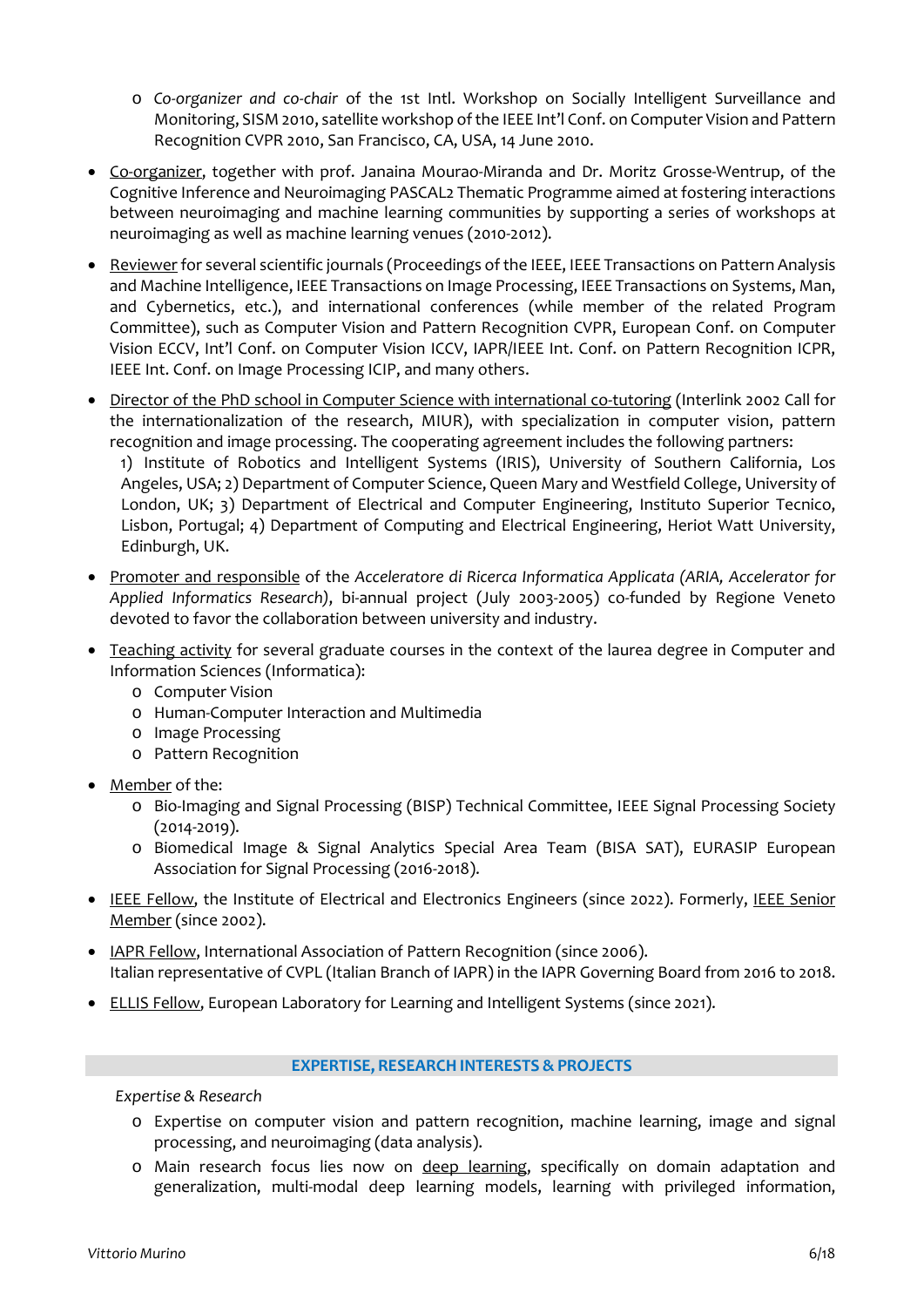zero/one/few-shot learning and imbalance data in general, and disentangling representation models. Related applications involve classification and recognition in general, in supervised and unsupervised scenarios, including (fine-grained) activity recognition.

- o Particular interest in *multimodal* social signal processing approaches for the analysis of human behavior, with main applications related to surveillance and security, human-human and humanmachine interaction, ambient intelligence, and retailing. Also major experience in standard industrial applicative domains such as visual inspection and automation.
- o Concerning the biomedical area, the main work and interest lie in neuroimaging data analysis, namely Magnetic Resonance Imaging and, in particular, in the study of neural correlates responsible of (social) behavior, with applications in behavioral neurological pathologies (e.g., schizophrenia, autism, etc.) and brain function understanding in general. We deal with these problems using a *connectomics* approach, specifically by integrating structural and functional connectomics data/information.
- o Recent interest in the use of neuroimaging data in complex visual recognition tasks. In short, the driving idea is to exploit neuroimaging data (electroencephalography, EEG, at first instance) and visual data to improve the performance of deep learning models: the goal is to assess whether this type of information is useful to tackle difficult recognition tasks either when processed together with visual data, or when used as privileged data available only at training time but not at test time.
- o Former experience in underwater vision (*acoustical and optical*), data fusion and sensory integration with applications on (underwater) object detection and recognition, object and scene reconstruction.
- o Author/co-author of more than 400 papers in computer vision, pattern recognition, machine learning, image processing, and underwater acoustic imaging published in refereed international scientific journals or presented at the major conferences.
- o H-number 60, by *Google Scholar* [http://scholar.google.com/citations?user=yV3\\_PTkAAAAJ](http://scholar.google.com/citations?user=yV3_PTkAAAAJ) H-number 44, by *Scopus* <https://www.scopus.com/authid/detail.uri?authorId=7006595496> ORCID:<https://orcid.org/0000-0002-8645-2328>

## *Team Management*

- o Director of *PAVIS – Pattern Analysis & Computer Vision*, Istituto Italiano di Tecnologia (IIT), Genova, 2009-2019. Managing and supervising the activities of about 30 people in average (seniority: researchers, senior and junior postdocs, and PhD students). More information on: [https://pavis.iit.it](https://pavis.iit.it/)
- o Founder and responsible of *VIPS – Vision, Image Processing and Sound* laboratory, Dipartimento di Informatica, University of Verona, 1999-2009. About 20 people in average (assistant professors, postdocs, and PhD students). More information on: [http://vips.sci.univr.it.](http://vips.sci.univr.it/)
- o Supervision and management of activities (research and project activities) of a small academic team inside the Signal Processing and Understanding group (SPUG) of DIBE (University of Genoa), with several engagements, 1992-1995.

## *Projects*

Notable experience in technical supervision, coordination and management, and preparation of several research projects in the context of national and European programmes, as well as industrial projects directly funded by public and private organizations:

- o Industry-funded project titled "Design, realization and test of an automatic visual inspection system for gas turbin combustion chambers". Client: Ansaldo Energia S.p.A., 2018-2020 (2 years). Overall budget: 1357 k€. IIT-PAVIS budget: 911 k€.
- o Industry-funded project titled "Visual Inspection of glasses for the automatic detection and classification of defects by Machine Learning". Client: Luxottica S.p.A., 2018-2019 (2 years).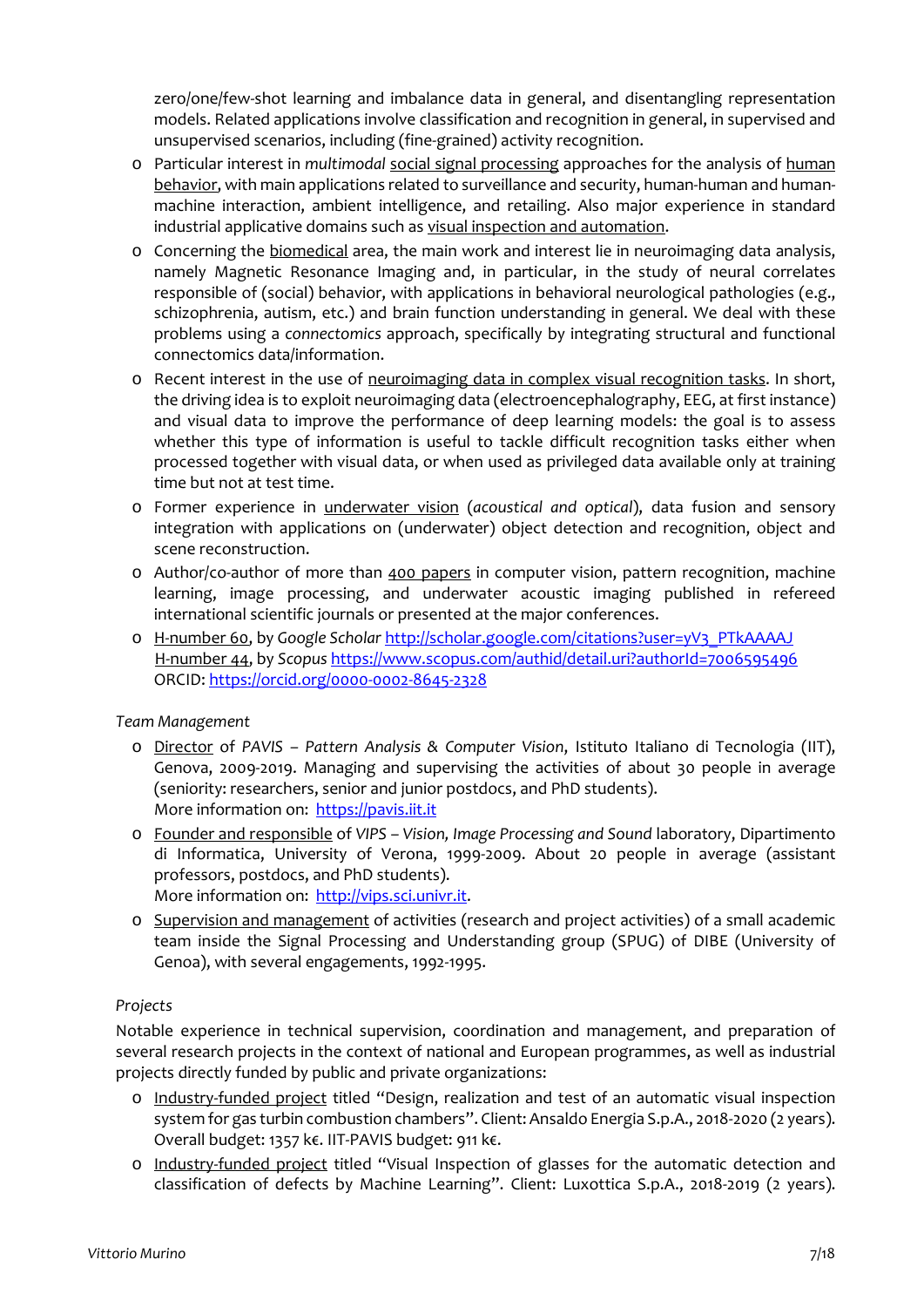Budget: 281 k€.

- o Joint Laboratory titled "Digital Textile". Client: Camozzi Group, 2018-2022 (5 years). Budget: 331 k€.
- o Industry-funded project titled "Feasibility Study for the Visual Inspection and Assessment of Refractory Tiles in Turbin Combustion Chambers". Client: Ansaldo Energia S.p.A., 2017 (1 year). Budget: 120 k€.
- o Industry-funded project titled "Automatic Visual Inspection and Assemblies". Client: GE AVIO S.r.l., 2014-2017 (3 years). Budget: 424 k€.
- o European Commission (EC) funded project *RENVISION* Retina inspired ENcoding For Advanced VISION Tasks. Neuro-Bio Inspired System, Future & Emerging Technologies (FET) Proactive initiative, Information and Communication Technology (ICT),  $7<sup>th</sup>$  Framework Programme, 2013-2016 (3 years). Overall cost: 2.907 M€ (2.213 M€ EU funding). IIT-PAVIS budget: 818 k€. *Project Coordinator*
- o Industrial-funded project titled "Crowd behavior analysis". Client: Selex Elsag S.p.A., 2012-2013 (1 year). Budget: 100 k€.
- o EC–funded project *SAMURAI* Suspicious and Abnormal behaviour Monitoring Using a netwoRk of cAmeras & sensors for situation awareness enhancement. SECURITY programme,  $7<sup>th</sup>$ Framework Programme, 2008-2011 (3 years). Overall cost: 3.636 M€ (2.478 M€ EU funding). University of Verona's budget: 451 k€. *Partner*
- o EC–funded project *SIMBAD* Beyond Features: Similarity-Based Pattern Analysis and Recognition. Future & Emerging Technology (FET) programme (Information and Communication Technology, ICT), 7<sup>th</sup> Framework Programme, 2008-2011 (3 years). Overall cost: 2.171 M€ (1.648 M€ EU funding). University of Verona's budget: 369 k€. *Partner*
- o National-funded project titled "Similarity-based Methods for Computer Vision and Pattern Recognition: Theory, Algorithms, Applications". MUR (Ministry of University and Research), 2007-2009.
- o EC–funded project *ARROV* Augmented Reality for Remotely Operated Vehicles. Competitive Growth programme, 2001-2004. *Partner*
- o National-funded project titled "LIMA3D, Low-Cost 3D Imaging and Modeling Automatic system". MIUR (Ministry of Research and University), 2004-2005.
- o National-funded project titled "*Augmented Reality for Teleoperation of Free Flying Robots*". Italian Space Agency (ASI), 2000-2004.
- o National-funded project titled "*Spatial Data in Geographical Information Systems*". MIUR (Ministry of Research and University), 2001-2002.
- o Scientific and technical preparation, coordination, and management of the EC-BRITE-EURAM 3 project *VENICE* (*Virtual ENvironment interface by sensory integration for Inspection and manipulation Control in multifunctional underwater vehicles*, no. BE-2013), 1996-1999. *Partner*
- o Scientific and technical preparation of EC-MAST III project HOLOMAR (*High resolution in situ HOLOgraphic recording and analysis of MARine organisms and particle*s), 1997. This project was finally funded by EC.
- o Technical coordination and management of EC-MAST project MOBIUS (*Multisensor High Resolution Intelligent Marine Observation of Ocean Floor in Continental Shelves*, no. MAST-0028- C), 1990-1992. *Partner*
- o Several minor industrial-funded projects.

### **SELECTED PUBLICATIONS**

A complete list of publications can be retrieved on *<http://dblp.uni-trier.de/pers/hd/m/Murino:Vittorio.html>*

*Journals*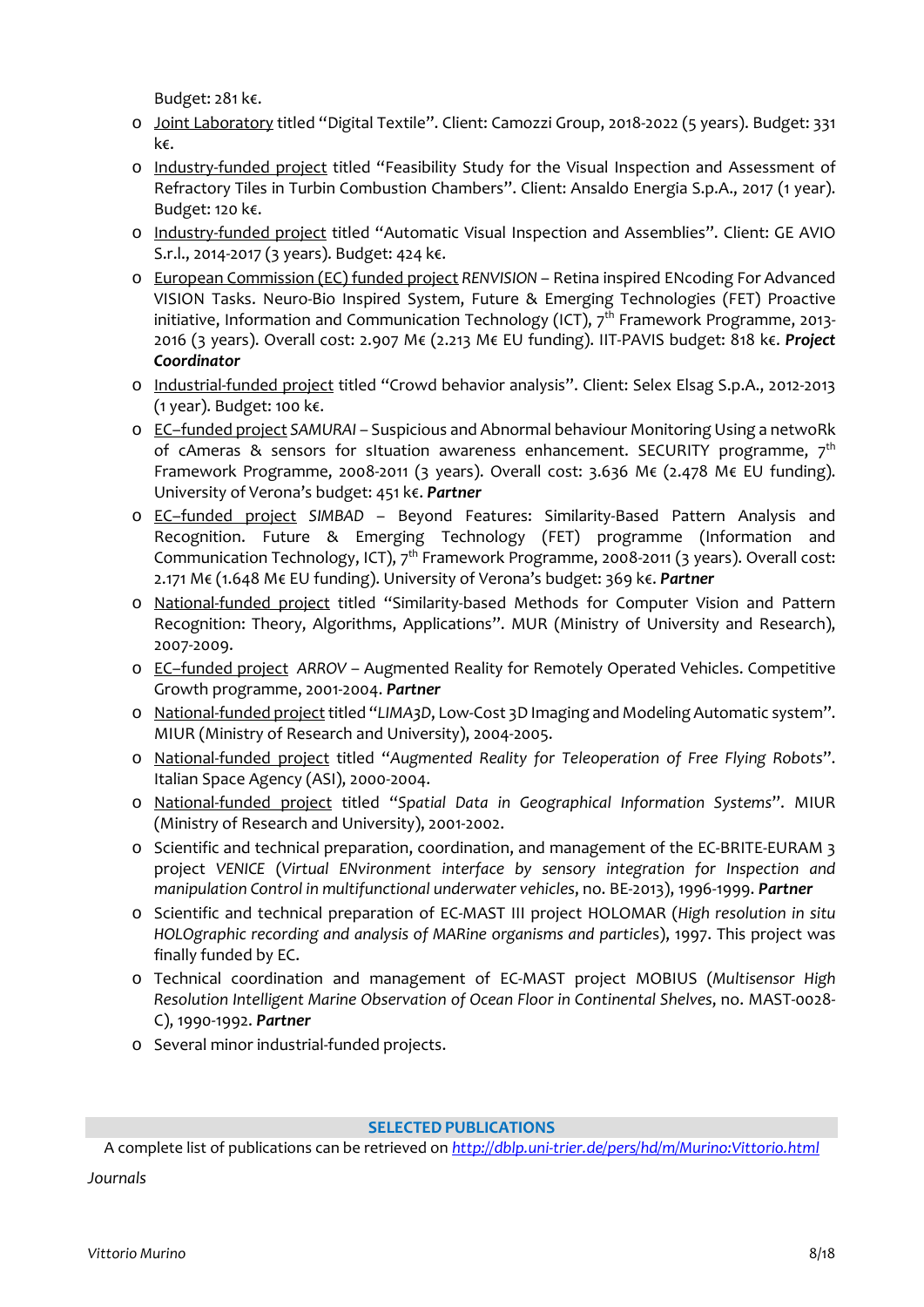- 1. S.A. Bargal, A. Zunino, V. Petsiuk, Jianming Zhang, K. Saenko, V. Murino, S. Sclaroff, "Guided Zoom: Zooming into Network Evidence to Refine Fine-Grained Model Decisions", *IEEE Transactions on Pattern Analysis and Machine Intelligence*, Vol. 43, Issue 11, pp. 4196-4202, November 2021.
- 2. A. Zunino, S.A. Bargal, P. Morerio, J. Zhang, S. Sclaroff, V. Murino, "Excitation Dropout: Encouraging Plasticity in Deep Neural Networks", *International Journal on Computer Vision*, Vol. 129, pp. 1139–1152, Jan. 2021.
- 3. Xiangping Zhu, Xiatian Zhu, Minxian Li, P. Morerio, V. Murino, S. Gong "Intra-Camera Supervised Person Re-Identification", *International Journal on Computer Vision*, Vol. 129, pp. 1580–1595, Feb. 2021.
- 4. A. Crimi, L. Dodero, F. Sambataro, V. Murino, D. Sona, "Structurally constrained effective brain connectivity", *NeuroImage*, Vol. 239, pp. 1-15, October 2021.
- 5. A. Zunino, J. Cavazza, P. Morerio, R.Volpi, A. Cavallo, C. Becchio, V. Murino, "Predicting Intentions from Motion: the Subject-Adversarial Adaptation Approach", *International Journal on Computer Vision*, Vol. 128, Issue 1, 2020, pp. 220-239. DOI: https://doi.org/10.1007/s11263-019-01234-9
- 6. C.Beyan, M. Shahid, V. Murino, "RealVAD: A Real-world Dataset and A Method for Voice Activity Detection by Body Motion Analysis", *IEEE Trans. on Multimedia*, Vol. 23, July 2020, pp. 2071-2085. DOI: 10.1109/TMM.2020.3007350.
- 7. Bossi F., Willemse C., Cavazza J., Marchesi S., Murino V., Wykowska, A. The human brain reveals resting state activity patterns that are predictive of biases in attitudes towards robots. *Science Robotics*, Vol. 5, Issue 46, 2020.
- 8. M. Zanotto, R. Volpi, A. Maccione, L. Berdondini, S. Di Marco, D. Sona, V. Murino, "Modeling a Population of Retinal Ganglion Cells with Restricted Boltzmann Machines", *Scientific Reports*, vol. 10, issue 1, ar.n. 16549, 2020. DOI: 10.1038/s41598-020-73691-z
- 9. M. Cristani, A. Del Bue, V. Murino, F. Setti, A. Vinciarelli, "The Visual Social Distancing Problem", *IEEE Access*, vol. 8, art. n. 9138385, pp. 126876-126886, 2020. DOI: 10.1109/ACCESS.2020.3008370
- 10. N.C. Garcia, P. Morerio, V. Murino, "Learning with privileged information via adversarial discriminative modality distillation", *IEEE Transactions on Pattern Analysis and Machine Intelligence*, 2019.
- 11. R. Panda, A. Bhuiyan, V. Murino, A.K. Roy-Chowdhury, "Adaptation of Person Re-identification Models for On-boarding New Camera(s)", *Pattern Recognition*, Vol. 96, December 2019.
- 12. A. Zunino, J. Cavazza, P. Morerio, R.Volpi, A. Cavallo, C. Becchio, V. Murino, "Predicting Intentions from Motion: the Subject-Adversarial Adaptation Approach", *International Journal on Computer Vision*, 2019. DOI: https://doi.org/10.1007/s11263-019-01234-9
- 13. C. Beyan, V-M. Katsageorgiou, V. Murino, "A Sequential Data Analysis Approach to Detect Emergent Leaders in Small Groups", *IEEE Trans. on Multimedia*, 2019. DOI: 10.1109/TMM.2019.2895505
- 14. S. Aslani, M. Dayan, L. Storelli, M. Filippi, V. Murino, M.A. Rocca, D. Sona, "Multi-branch Convolutional Neural Network for Multiple Sclerosis Lesion Segmentation", *Neuroimage*, Vol. 196, August 2019, pp. 1-15.
- 15. J. Cavazza, P. Morerio, V. Murino, "Scalable and Compact 3D Action Recognition with Approximated RBF Kernel Machines", *Pattern Recognition*, Vol. 93, Sept. 2019, pp. 25-35.
- 16. C. Liu, W. Ding, J. Yang, V. Murino, B. Zhang, J. Han, G. Guo, "Aggregation Signature for Small Object Tracking", *IEEE Transactions on Image Processing*, Vol. 29, Sept. 2019, pp. 1738 - 1747. DOI: 10.1109/TIP.2019.2940477
- 17. C. Beyan, A. Zunino, M. Shahid, V. Murino, "Personality Traits Classification Using Deep Visual Activitybased Nonverbal Features of Key-Dynamic Images", *IEEE Trans. on Affective Computing*, 2019. DOI: 10.1109/TAFFC.2019.2944614
- 18. C. Beyan, F. Capozzi, C. Becchio, V. Murino, "Prediction of the Leadership Style of an Emergent Leader Using Audio and Visual Nonverbal Features", *IEEE Trans. on Multimedia*, Vol. 20 No. 2, pp. 441-456, 2018.
- 19. A. Zunino, M. Crocco, S. Martelli, A. Trucco, V. Murino, "Audio Tracking in Noisy Environments by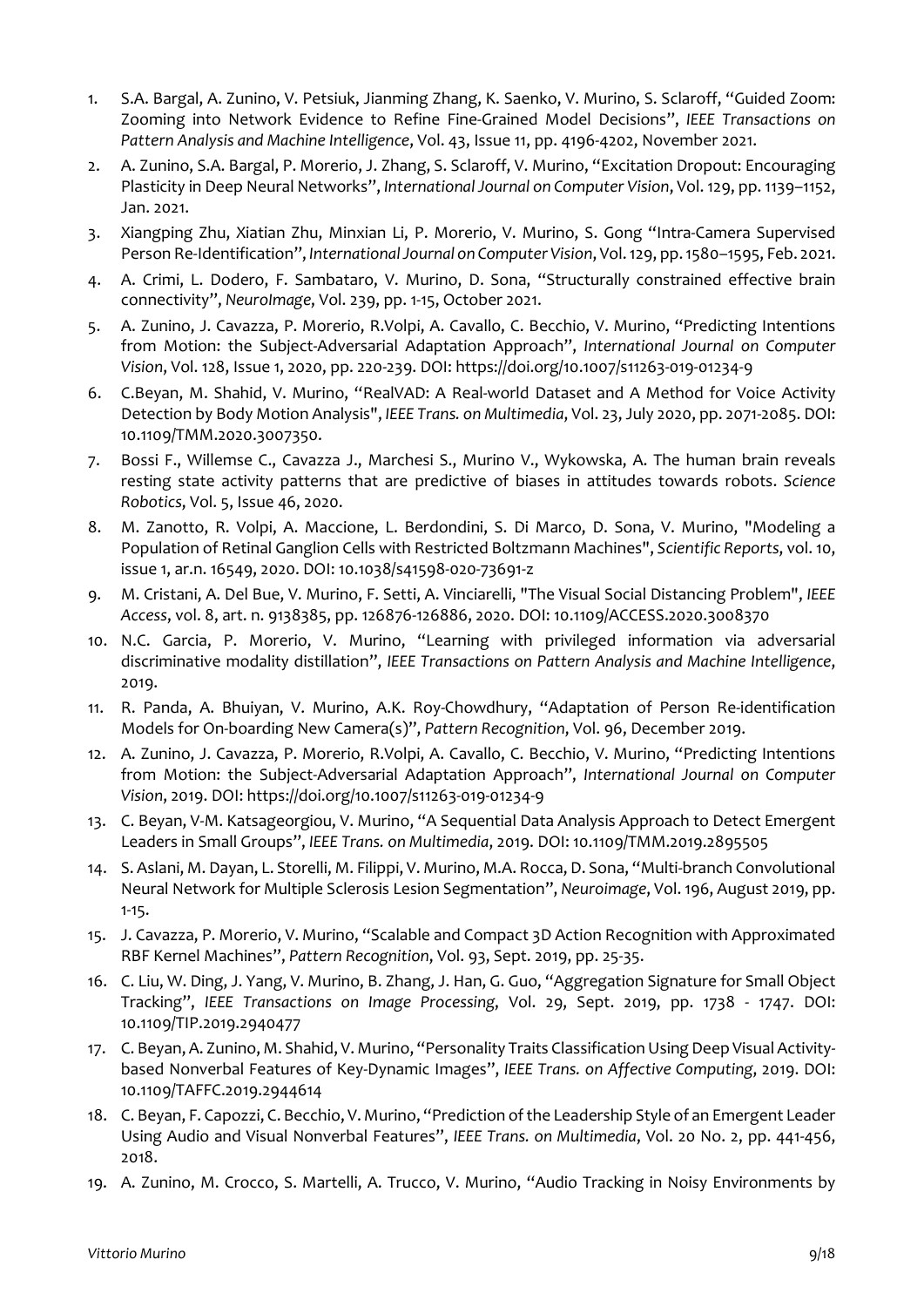Acoustic Map and Spectral Signature", *IEEE Trans. on Cybernetics,* Vol. 48, Issue 5, pp. 1619-1632, May 2018.

- 20. B. Zhang, A. Perina, Ce Li, Qixiang Le, V. Murino, A. Del Bue, "Manifold constraint transfer for visual structure-driven optimization", *Pattern Recognition*, Vol. 77, pp. 87-98, May 2018.
- 21. S.Martelli, L. Mazzei, C. Canali, P. Guardiani, S. Giunta, A. Ghiazza, I. Mondino, F. Cannella, V. Murino, A. Del Bue, "Deep Endoscope: Intelligent Duct Inspection for the Avionic Industry", *IEEE Trans. on Industrial Informatics*, Vol. 14, Issue 4, pp. 1701-1711, April 2018.
- 22. V-M. Katsageorgiou, D. Sona, M. Zanotto, G. Lassi, C. Garcia-Garcia, V. Tucci, V. Murino, "A Novel Unsupervised Analysis of Electrophysiological Signals Reveals New Sleep Sub-stages in Mice", *PLOS Biology*, 16(5), May 2018.<https://doi.org/10.1371/journal.pbio.2003663>
- 23. M. San Biagio, C. Beltran-Gonzalez, S. Giunta, A. Del Bue, V. Murino, "Automatic Inspection of Aeronautics Components", *Machine Vision and Applications*, Vol. 28, No. 5-6, DOI 10.1007/s00138-017- 0839-1, August 2017, pp. 591-605.
- 24. S. Bak, M. San Biagio, R. Kumar, V. Murino, F. Brémond, "Exploiting Feature Correlations by Brownian Statistics for People Detection and Recognition", *IEEE Transactions on Systems, Man and Cybernetics: Systems*, Vol. 47, Issue 9, Sept. 2017.
- 25. P. Lovato, M. Bicego, M. Kesa, N. Jojic, V. Murino, A. Perina, "Traveling on discrete embeddings of gene expression", *Artificial Intelligence in Medicine*, Vol. 70, June 2016, pp. 1-11.
- *26.* M. Crocco, M. Cristani, A. Trucco, V. Murino, "Audio Surveillance: A Systematic Review", *ACM Computing Survey*, Vol. 48, Issue 4, March 2016.
- 27. B. Zhang, A. Perina, Z. Li, V. Murino, J. Liu, R. Ji, "Bounding Multiple Gaussians Uncertainty with Application to Object Tracking", *International Journal on Computer Vision*, Vol. 118, No. 3, pp. 364-379, July 2016. DOI: 10.1007/s11263-016-0880-y.
- 28. Minh Hà Quang, L. Bazzani, V. Murino, "A Unifying Framework in Vector-Valued Reproducing Kernel Hilbert Spaces for Manifold Regularization and Co-Regularized Multi-View Learning", *Journal of Machine Learning Research*, 17(25):1−72, 2016.
- 29. S. Vascon, E.Z. Mequanint, M. Cristani, H. Hung, M. Pelillo, V. Murino, "Detecting conversational groups in images and sequences: a robust game-theoretic approach", *Computer Vision and Image Understanding,* Vol. 143, pp. 11-24, Feb. 2016.
- 30. M. Tamassia, A. Farinelli, V. Murino, A. Del Bue, "Directional Visual Descriptors and Multirobot Strategies for Large-Scale Coverage Problems", *Journal of Field Robotics*, DOI: 10.1002/rob.21612, 2015.
- 31. S. Ullo, V. Murino, A. Maccione, L. Berdondini, D. Sona, "Bridging the Gap in Connectomic Studies: A Particle Filtering Framework for Estimating Structural Connectivity at Network Scale Medical Image Analysis", *Medical Image Analysis*, Vol. 21, No. 1, pp. 1-14, April 2015.
- 32. P. Salvagnini, F. Pernici, M. Cristani, G. Lisanti, A. Del Bimbo, V. Murino, "Non-Myopic Information Theoretic Sensor Management of a Single Pan-Tilt-Zoom Camera for Multiple Object Detection and Tracking", *Computer Vision and Image Understanding*, Vol. 134, pp. 74–88, May 2015.
- 33. L. Bazzani, M. Zanotto, M. Cristani, V. Murino, "Joint Individual-Group Modeling for Tracking", *IEEE Transactions on Pattern Analysis and Machine Intelligence*, Vol 37(4), pp. 746-759, April 2015.
- 34. L. Dodero, S. Vascon, V. Murino, A. Bifone, A. Gozzi, D. Sona, "Automated Multi-Subject Fiber Clustering of Mouse Brain using Dominant Sets", *Frontiers in Neuroinformatics* 8:87, Dec. 2014. DOI: 10.3389/fninf.2014.00087. *Online*
- 35. S. Ullo, T.R. Nieus, D. Sona, A. Maccione, L. Berdondini, V. Murino, "Functional Connectivity Estimation over Large Networks at Cellular Resolution based on Electrophysiological Recordings and Structural Prior", *Frontiers in Neuroanatomy* 8:137, Nov. 2014. DOI: 10.3389/fnana.2014.00137. *Online*
- 36. M. San Biagio, S. Martelli, M. Crocco, M. Cristani, V. Murino "Encoding Structural Similarity By Crosscovariance Tensors For Image Classification", *International Journal of Pattern Recognition and Artificial Intelligence*, Vol. 28, Issue 7, November 2014.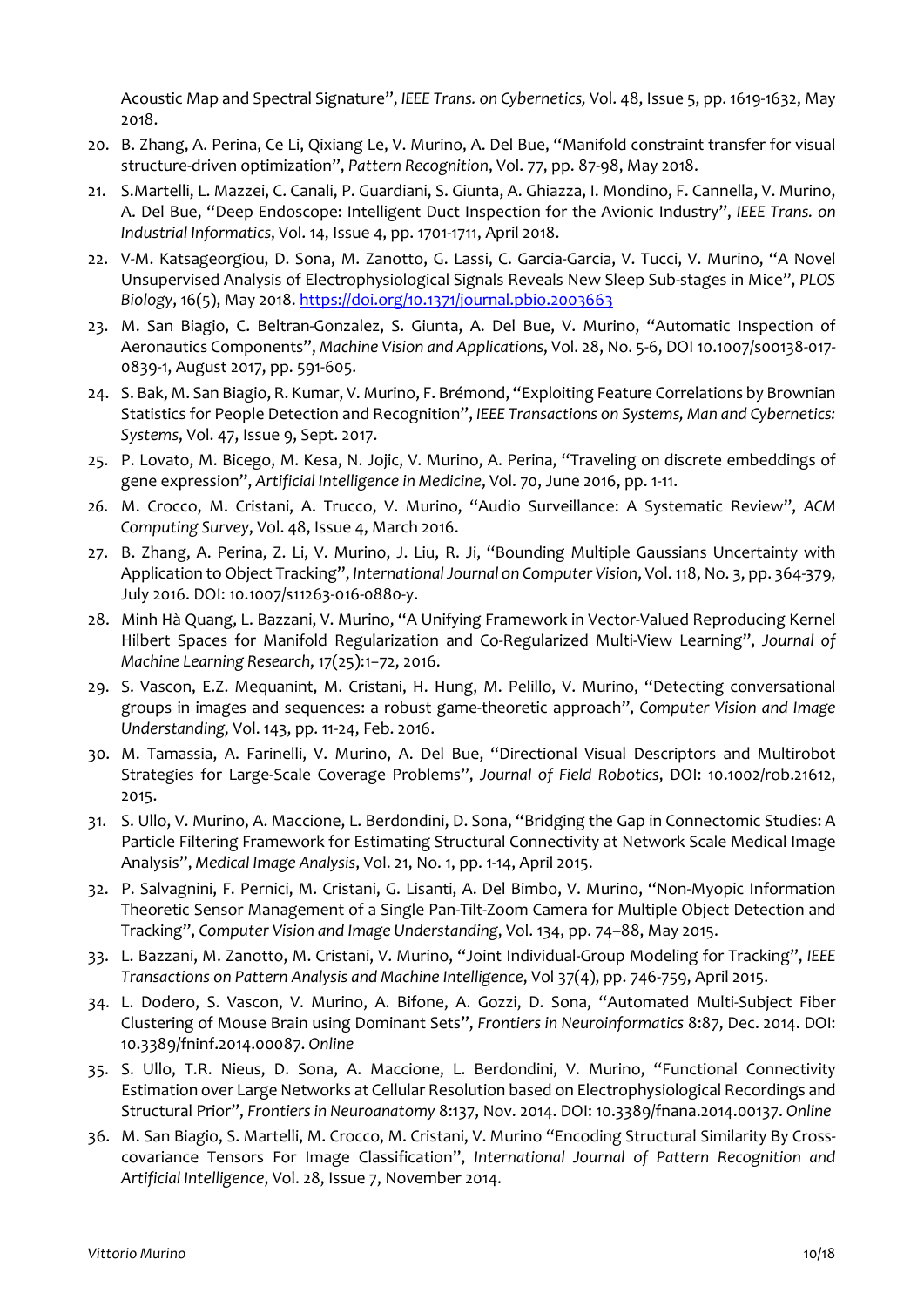- 37. A. Tavano, A. Pesarin, V. Murino, M. Cristani. "Automatic conversational scene analysis in children with Asperger syndrome/High Functioning Autism and typically developing peers", *PLoS ONE*, 2014. DOI: 10.1371/journal.pone.0085819.
- 38. D.S. Cheng, H. Salamin, P. Salvagnini, M. Cristani, A. Vinciarelli, V. Murino. "Predicting Online Lecture Ratings Based on Gesturing and Vocal Behavior", Journal on Multimodal User Interfaces", *Journal on Multimodal User Interfaces*, Vol. 8, Issue 2, pp, 151-160, June 2014.
- 39. F. Papaleo, M.L. Scattoni, L. Giancardo, D. Sona, H. Huang, S. Sannino, F. Managò, D. Scheggia, V. Murino, "Chronic and Acute Intranasal Oxytocin Produce Divergent Social Effects in Mice", *Neuropsychopharmacology*, 39(5), pp. 1102-14, April 2014.
- 40. A.C. Carli, M.A.T. Figueiredo, M. Bicego, V. Murino, "Generative embeddings based on Rician mixtures for kernel-based classification of magnetic resonance images.", *Neurocomputing*, Vol. 123, pp. 49-59, 2014.
- 41. L. Giancardo, D. Sona, H. Huang, S. Sannino, F. Managò, D. Scheggia, F. Papaleo, V. Murino, "Automatic Visual Tracking and Social Behaviour Analysis with Multiple Mice", *PLoS ONE* 8(9): e74557, Sept. 2013. doi:10.1371/journal.pone.0074557 2013.
- 42. D. Tosato, M. Spera, M, Cristani, V.Murino, "Characterizing humans on Riemannian manifolds", *IEEE Transactions on Pattern Analysis and Machine Intelligence*, Vol. 35(8), pp. 1972-1984, August 2013.
- 43. L. Bazzani, M. Cristani, V. Murino. "Symmetry-driven accumulation of local features for human characterization and re-identification". *Computer Vision and Image Understanding*, Vol. 117(2), pp. 130- 144, February 2013.
- 44. M. Bicego, A. Ulas, U. Castellani, A. Perina, V. Murino, A.F.T. Martins, P.M.Q. Aguiar, M.A.T. Figueiredo, "Combining Information Theoretic Kernels with Generative Embeddings for Classification", *Neurocomputing*, Vol. 101, pp. 161-169, Feb. 2013.
- 45. M. Cristani, R. Raghavendra, A. Del Bue, V. Murino, "Human Behavior Analysis in Video Surveillance: a Social Signal Processing Perspective", *Neurocomputing*, Vol. 100, pp. 86-97, Jan. 2013.
- 46. A. Perina, N. Jojic, M. Cristani, V. Murino, "Stel Component Analysis: Joint Segmentation, Modeling and Recognition of Objects Classes", *International Journal of Computer Vision*, Vol. 100, No. 3, pp. 241- 260, 2012.
- 47. A. Perina, M. Cristani, U. Castellani, V. Murino, N. Jojic, "Free energy score spaces: using generative information in discriminative classifiers", *IEEE Transactions on Pattern Analysis and Machine Intelligence*, Vol. 34, No. 7, pp. 1249-1262, July 2012.
- 48. M. Bicego, P. Lovato, A. Perina, M. Fasoli, M. Delledonne, M. Pezzotti, A. Polverari, V. Murino, "Investigating topic models' capabilities in expression microarray data classification, *IEEE/ACM Transactions on Computational Biology and Bioinformatics*, vol. 9, no. 6, pp. 1831-1836, 2012.
- 49. A. Pesarin, M. Cristani, V. Murino, A. Vinciarelli, "Conversation Analysis at Work: Detection of Conflict in Competitive Discussions through Semi-Automatic Turn-Organization Analysis", *Cognitive Processing*, Volume 13, Issue 2 Supplement, pp 533-540, October 2012.
- 50. A. Sedda, V. Manfredi, G. Bottini, M. Cristani, V. Murino. Automatic human interaction understanding: lessons from a multidisciplinary approach. *Frontiers in Human Neuroscience*, 2012. *Online.*
- 51. M. Crocco, A. Del Bue, V. Murino, "A Bilinear Approach to the Position Self-Calibration of Multiple Sensors", *IEEE Transactions on Signal Processing*, Vol. 60, No. 2, pp. 660-673, Feb. 2012.
- 52. U. Castellani, M. Cristani, V. Murino, "Statistical 3D shape analysis by local generative descriptors", *IEEE Transactions on Pattern Analysis and Machine Intelligence*, Vol. 33 no. 12, Dec. 2011, pp. 2555-2560.
- 53. B. Torre, M. Lorenzoni, M. Bicego, M. Cristani, V. Murino, A. Diaspro, "PCA In Dynamic Force Spectroscopy", *Imaging & Microscopy*, 13(4), pp. 26-28, Nov. 2011.
- 54. M. Cristani, A. Pesarin, C. Drioli, A. Perina, A. Tavano, V. Murino, "Generative Modeling and Classification of Dialogs by a Low-level Turn-taking Feature", *Pattern Recognition*, Volume 44, Issue 8, August 2011, pp. 1785-1800.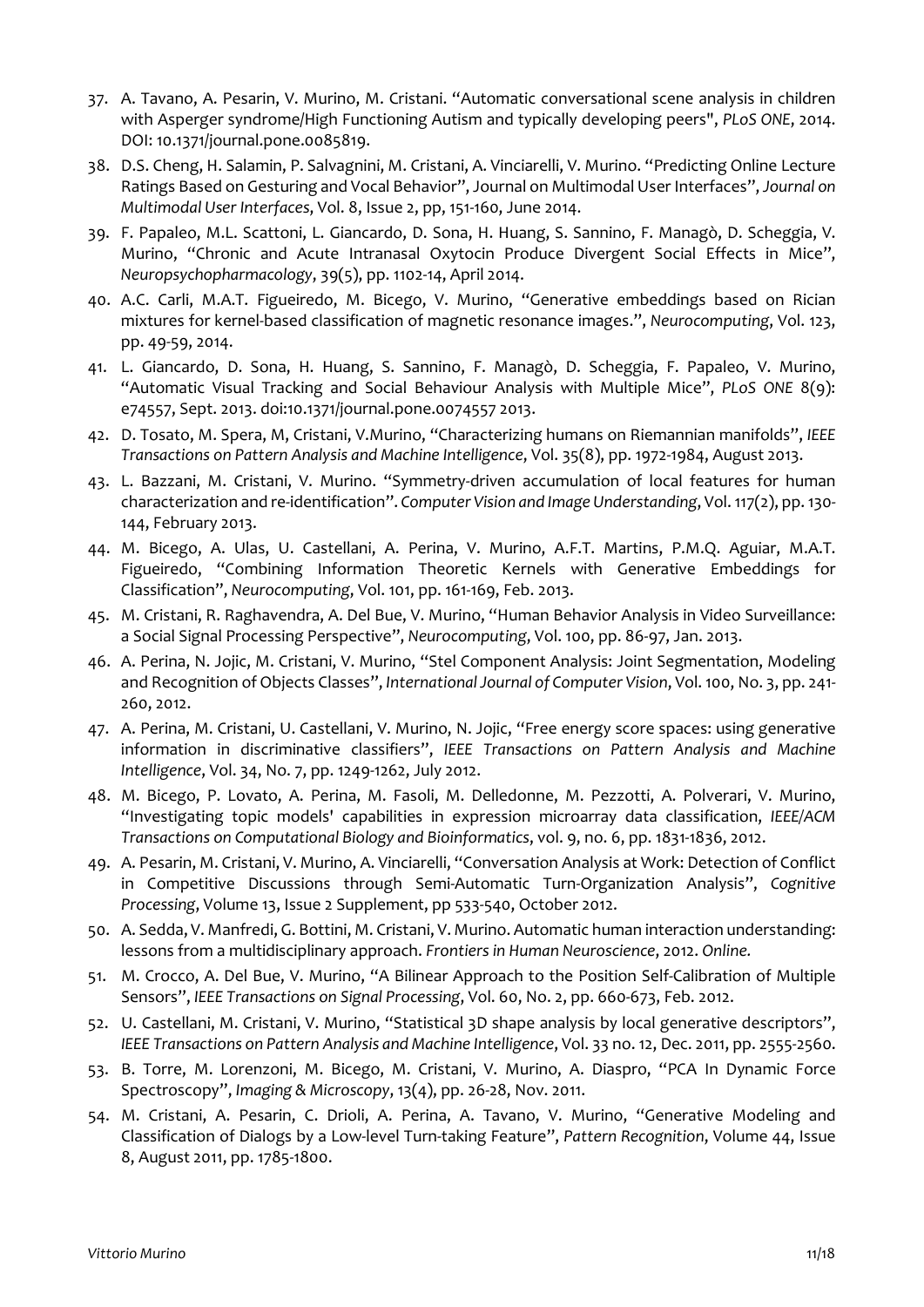- 55. A. Ulas, R.P.W. Duin, U. Castellani, M. Loog, P. Mirtuono, M. Bicego, V. Murino, M. Bellani, S. Cerruti, M. Tansella, P. Brambilla, "Dissimilarity-Based Detection of Schizophrenia", *International Journal of Imaging Systems & Technology*, Volume 21, Issue 2, June 2011, pp. 179–192.
- 56. R. Marzotto, P. Zoratti, D. Bagni, A. Colombari, V. Murino, "A real-time versatile roadway path extraction and tracking on an FPGA platform", *Computer Vision and Image Understanding*, Vol. 114, No. 11, Nov. 2010, pp. 1164-1179.
- 57. B. Torre, M. Bicego, M. Cristani, V. Murino, A. Diaspro, R. Cingolani, "Combination of Atomic Force Microscopy and Principal Component Analysis as a general method for direct recognition of functional and structural domains in nanonocomposite materials", *Microscopy Research and Technique*, Vol. 73, Issue 10, Oct. 2010, pp. 973-981.
- 58. A. Perina, M. Cristani, V. Murino, "Learning natural scene categories by selective multi-level feature extraction", *Image and Vision Computing*, Vol. 28, Issue 6, June 2010, pp. 927-939.
- 59. U. Castellani, M. Cristani, C. Combi, V. Murino, A. Sbarbati, P. Marzola, "Visual MRI: Merging Information Visualization and non-parametric clustering techniques for MRI data set analysis", *Artificial Intelligence in Medicine*, Vol. 44, No. 3, November 2008, pp. 171-282.
- 60. U. Castellani, M. Cristani, S. Fantoni, V. Murino, "Interest points detection and matching by exploiting 3D mesh saliency in a Hidden Markov Model framework", *Computer Graphics Forum*, Vol. 29(2), 2008.
- 61. M. Cristani, M. Bicego, V. Murino, "Audio-Visual Event Recognition in Surveillance Video Sequences", *IEEE Transactions on Multimedia*, Vol. 9, No. 2, Feb. 2007, pp. 257-267.
- 62. M. Bicego, M. Cristani, V. Murino, "Unsupervised Scene Analysis: A Hidden Markov Model Approach", *Computer Vision and Image Understanding*, Vol. 102/1, pp. 22-41, April 2006.
- 63. A. Fusiello, V. Murino, "Augmented Scene Modeling and Visualization by Optical and Acoustic Sensor Integration", *IEEE Transactions on Visualization and Computer Graphics*, Vol. 10, No. 6, 2004, pp. 625- 636.
- 64. M. Bicego, V. Murino, "Investigating Hidden Markov Models' Capabilities in 2D Shape Classification", *IEEE Transactions on Pattern Analysis and Machine Intelligence*, Vol. 26, No. 3, Feb. 2004, pp. 281-286.
- 65. M. Bicego, [V. Murino,](http://www.sci.univr.it/%7Eswan) [M.A.T. Figueiredo,](http://red.lx.it.pt/%7Emtf/) "Similarity-based classification of sequences using Hidden Markov Models", *Pattern Recognition*, Vol. 37, No. 12, Dec. 2004, pp 2281-2291.
- 66. U. Castellani, A. Fusiello, V. Murino, "Registration of multiple acoustic range views for underwater scene reconstruction", *Computer Vision and Image Understanding*, Vol. 87, no. 3, 2002, pp. 78-89.
- 67. V. Murino, A. Trucco, "Three-Dimensional Image Generation and Processing in Underwater Acoustic Vision", *Proceedings of the IEEE*, Vol. 88, No. 12, Dec. 2000, pp. 1903-1946.

## *Books/Edited Books*

- 1. *Multimodal Scene Understanding. Algorithms, Applications and Deep Learning.* M.Y. Yang, B. Rosenhahn, V. Murino (Eds.), Academic Press, 525 pages, Paperback ISBN: 9780128173589, 2019.
- 2. *Covariances in Computer Vision and Machine Learning*, by Minh Hà Quang and Vittorio Murino, Synthesis Lectures on Computer Vision, Morgan & Claypool, 2017.
- 3. *Algorithmic Advances in Riemannian Geometry and Applications. For Machine Learning, Computer Vision, Statistics, and Optimization*. Minh Hà Quang and Vittorio Murino (Eds.), ISBN: 978-3-319- 45025-4 (Print), 978-3-319-45026-1 (Online). Springer, 2016. <http://link.springer.com/book/10.1007/978-3-319-45026-1>
- 4. *Group and Crowd Behavior for Computer Vision.* Vittorio Murino, Marco Cristani, Shishir Shah, and Silvio Savarese Eds., eBook ISBN: 9780128092804, Hardcover ISBN: 97801280927672017, Academic Press, 2017.

## *Conferences/Workshops/Contributions on books*

1. W.Ahmed, P.Morerio, V.Murino, "Cleaning Noisy Labels by Negative Ensemble Learning for Source-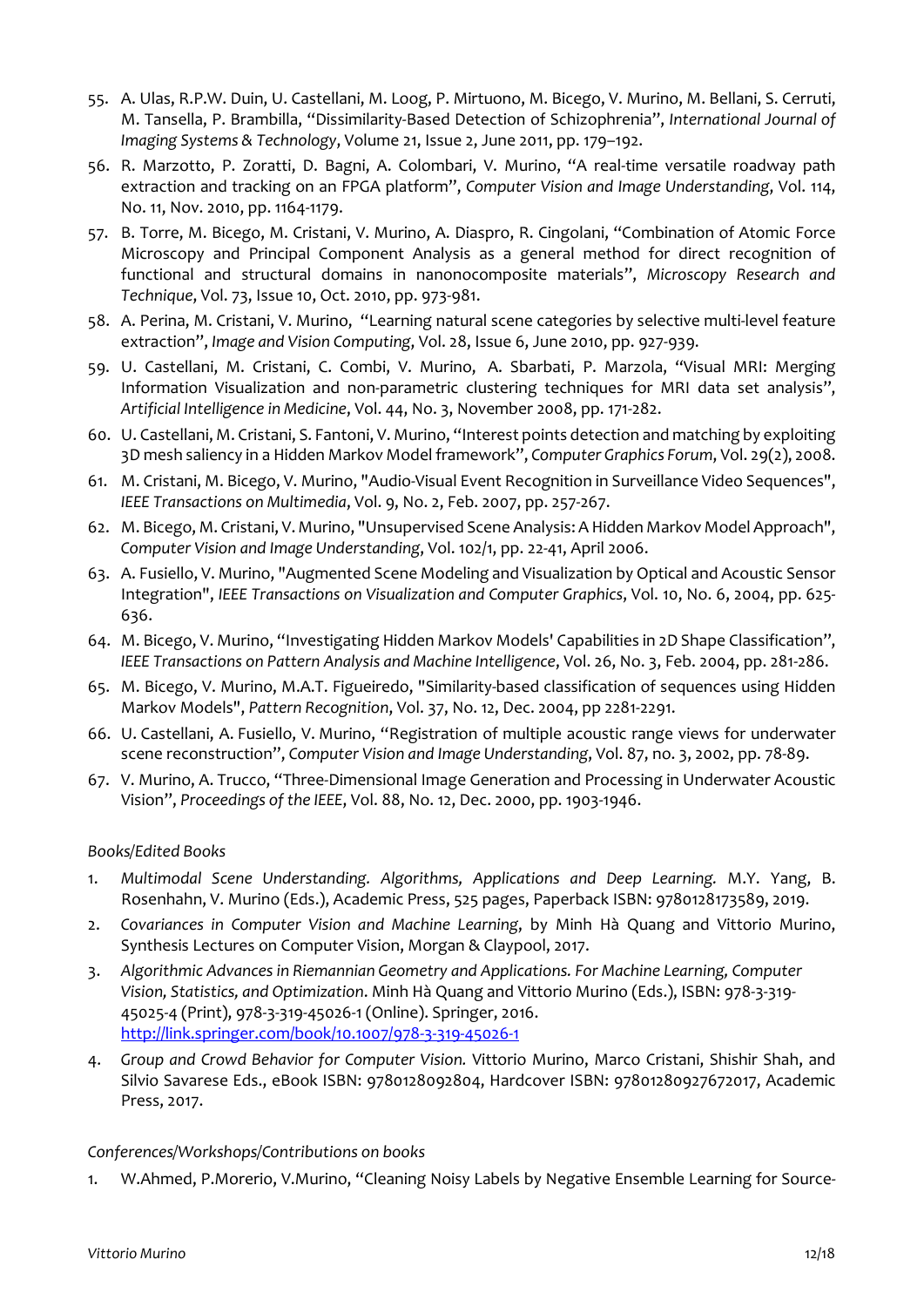Free Unsupervised Domain Adaptation", *IEEE Winter Conference on Applications of Computer Vision WACV 2022*, Waikoloa, Hawaii, USA, Jan. 2022.

- 2. V.G. Torrisi Da Costa G. Zara, P. Rota, T. Oliveira-Santos, N. Sebe, V. Murino, E. Ricci, "Dual-Head Contrastive Domain Adaptation for Video Action Recognition", *IEEE Winter Conference on Applications of Computer Vision WACV 2022*, Waikoloa, Hawaii, USA, Jan. 2022.
- 3. M. Shahid, C. Beyan, V. Murino, "S-VVAD: Visual Voice Activity Detection by Motion Segmentation", *IEEE Winter Conference on Applications of Computer Vision WACV 2021*, Waikoloa, Hawaii, USA, (Virtual), Jan. 2021.
- 4. F. Marmoreo, J. Cavazza, V. Murino, "Transductive Zero-Shot Learning by Decoupled Feature Generation", *IEEEWinter Conference on Applications of Computer Vision WACV 2021*, Waikoloa, Hawaii, USA, (Virtual), Jan. 2021.
- 5. N.C. Garcia, S.A. Bargal, V. Ablavsky, P. Morerio, V. Murino, S. Sclaroff, "Distillation Multiple Choice Learning for Multimodal Action Recognition", *IEEE Winter Conference on Applications of Computer Vision WACV 2021*, Waikoloa, Hawaii, USA, (Virtual), Jan. 2021.
- 6. V. Sanguineti, P. Morerio, A. Del Bue, V. Murino, "Audio-Visual Localization by Synthetic Acoustic Image Generation", *35th AAAI Conference on Artificial Intelligence AAAI 2021*, Virtual, Febr. 2021. *21% acceptance rate*
- 7. S. Aslani, V. Murino, M. Dayan, R. Tam, D. Sona, G. Hamarneh, "Scanner Invariant Multiple Sclerosis Lesion Segmentation from MRI", *IEEE Int'l Symposium on Biomedical Imaging ISBI 2020*, Iowa City, USA, April 2020.
- 8. M.A. Yamin, J. Tessadori, M.U. Akbar, M. Dayan, V. Murino, D. Sona, "Geodesic Clustering of Positive Definite Matrices For Classification of Mental Disorder Using Brain Functional Connectivity", *Int'l Joint Conf. on Neural Networks IJCNN 2020*, Glasgow, Scotland, UK, July 2020.
- 9. V. Sanguineti, P. Morerio, N. Pozzetti, D. Greco, M. Cristani, V. Murino, "Leveraging Acoustic Images for Effective Self-Supervised Audio Representation Learning", *IEEE European Conference on Computer Vision ECCV 2020*, Glasgow, Scotland, August 2020.
- 10. W. Ahmed, A. Zunino, P. Morerio, V. Murino, "Compact CNN Structure Learning by Knowledge Distillation", *25th Int'l Conf. on Pattern Recognition ICPR 2020*, Milan, Italy, 2020.
- 11. A. Perez, V. Sanguineti, P. Morerio, V. Murino, "Audio-Visual Model Distillation Using Acoustic Images", *IEEE Winter Conference on Applications of Computer Vision WACV 2020.*
- 12. R. Volpi, P. Morerio, R. Ragonesi, V. Murino, "Generative Pseudo-label Refinement for Unsupervised Domain Adaptation", *IEEE Winter Conference on Applications of Computer Vision WACV 2020.*
- 13. R. Volpi, V. Murino, "Model Vulnerability to Distributional Shifts over Image Transformation Sets", *Int'l Conf. on Computer Vision ICCV 2019*, Seoul, Korea, Oct. 2019.
- 14. S.A. Bargal, A. Zunino, V. Petsiuk, J. Zhang, K. Saenko, V. Murino, S. Sclaroff, "Guided Zoom: Questioning Network Evidence for Fine-Grained Classification", *British Machine Vision Conference BMVC 2019*, Cardiff, UK, Sept. 2019. *Oral, < 5% acceptance rate*
- 15. N.C. Garcia, P. Morerio, V. Murino, "Cross-modal Learning by Hallucinating Missing Modalities in RGB-D", in *Multimodal Scene Understanding. Algorithms, Applications and Deep Learning*, M.Y. Yang, B. Rosenhahn, V. Murino (Eds.), Academic Press, pp. 383-402, Paperback ISBN: 9780128173589, 2019.
- 16. X. Zhu, P. Morerio, V. Murino, "Unsupervised Domain-Adaptive Person Re-identification Based on Attributes", *26th IEEE Int'l Conf. on Image Processing ICIP 2019*, Taiwan, Sept. 2019.
- 17. M.A. Yamin, M. Dayan, L. Squarcina, P. Brambilla, V. Murino, V. Diwadkar, D. Sona, "Comparison of Brain Connectomes Using Geodesic Distance on Manifold: A Twins Study", *IEEE Int'l Symposium on Biomedical Imaging ISBI 2019*, Venice, Italy, April 2019.
- 18. N.C. Garcia, P. Morerio, V. Murino, "Cross-modal Learning by Hallucinating Missing Modalities in RGB-D", in Multimodal Scene Understanding. Algorithms, Applications and Deep Learning, M.Y. Yang, B. Rosenhahn, V. Murino (Eds.), Academic Press, pp. 383-402, Paperback ISBN: 9780128173589, 2019.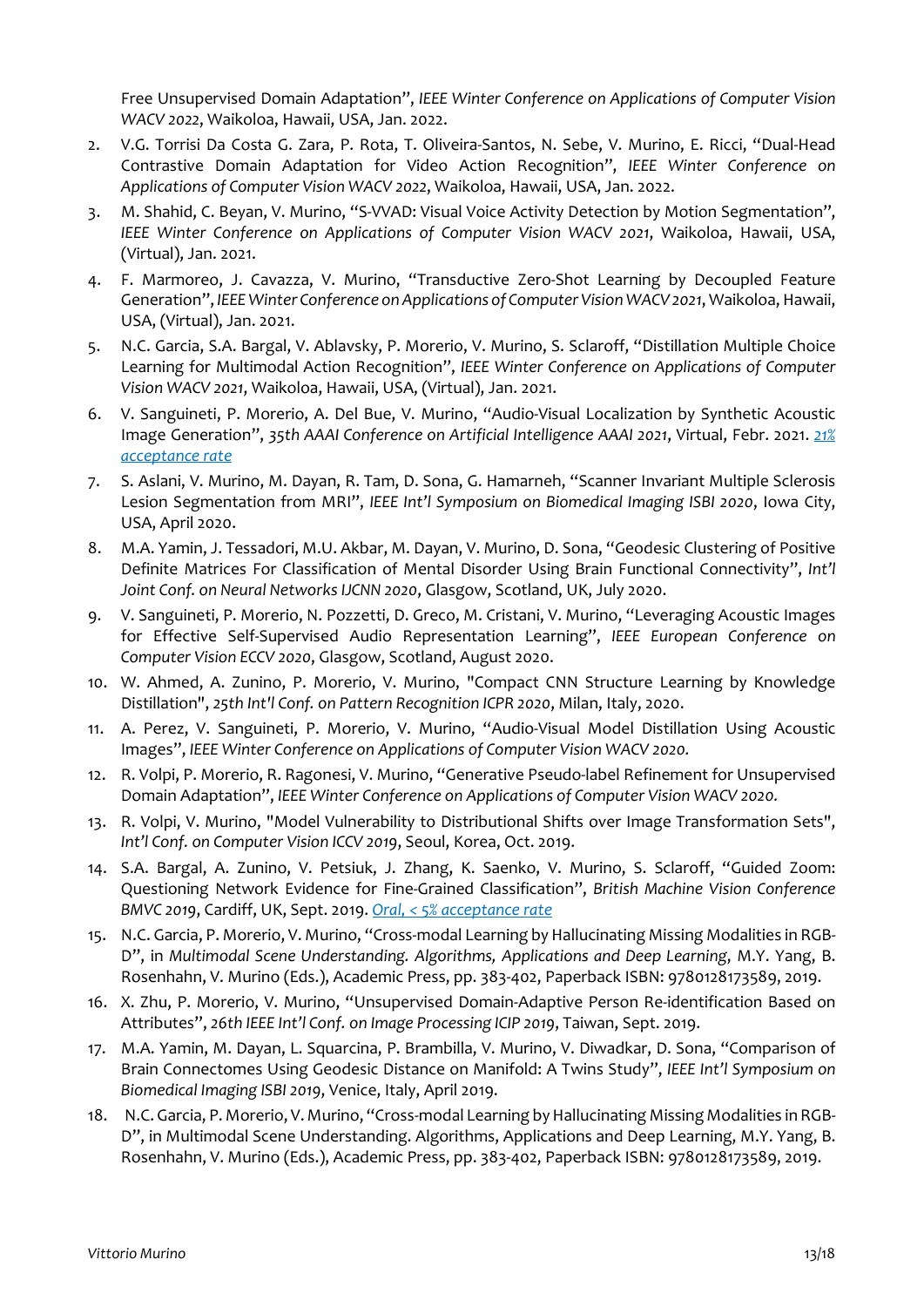- 19. R. Volpi, H. Namkoong, O. Sener, J. Duchi, V. Murino, S. Savarese, "Generalizing to Unseen Domains via Adversarial Data Augmentation", *Neural Information Processing Systems NeurIPS 2018*, Montréal, Canada, December 2018.
- 20. N. Garcia, P. Morerio, V. Murino. "Modality Distillation with Multiple Stream Networks for Action Recognition", *European Conf. on Computer Vision ECCV 2018*, Munich, Sept. 2018.
- 21. A. Roy, J. Cavazza, V. Murino, "Visually Augmented Semantic Attributes for Zero-Shot Learning", *British Machine Vision Conference BMVC 2018*, Newcastle Upon Tyne, UK, Sept. 2018.
- 22. S.A. Bargal, A. Zunino, D. Kim, J. Zhang, V. Murino, S. Sclaroff, "Excitation Backprop for RNNs", *31st IEEE Conf. on Computer Vision and Pattern Recognition CVPR 2018*, Salt Lake City, USA, June 2018.
- 23. R. Volpi, P. Morerio, S. Savarese, V. Murino, "Adversarial Feature Augmentation for Unsupervised Domain Adaptation", *31st IEEE Conf. on Computer Vision and Pattern Recognition CVPR 2018*, Salt Lake City, USA, June 2018.
- 24. P. Morerio, J. Cavazza, V. Murino, "Minimal-Entropy Correlation Alignment for Unsupervised Deep Domain Adaptation", *Int'l. Conf. on Representation Learning ICLR 2018*, Vancouver, 2018. *Top 11% of the accepted papers based on the review scores*
- 25. C. Beyan, M. Shahid, V. Murino, "Investigation of Small Group Social Interactions Using Deep Visual Activity-Based Nonverbal Features", *ACM Multimedia 2018*, Seoul, South Korea, Oct. 2018.
- 26. A. Roy, B. Banerjee, V. Murino, "Discriminative Latent Visual Space For Zero-Shot Object Classification", *24th Int'l Conf. on Pattern Recognition ICPR 2018*, Bejing, China, August 2018.
- 27. M. Dayan, V-M. Katsageorgiou, L. Dodero, V. Murino, D. Sona, "Unsupervised Detection of White Matter Fiber Bundles with Stochastic Neural Networks", *Int'l Conf. on Image Processing ICIP 2018*, Athens, Greece, Oct. 2018.
- 28. V. Murino, M. Cristani, S. Shah, S. Savarese, "The Group and Crowd Interdisciplinary Challenge", in *Group and Crowd Behavior for Computer Vision*, V. Murino, M. Cristani, S. Shah, S. Savarese (Eds.), Academic Press, pp. 1-11, 2017. *Book chapter*
- 29. P. Morerio, J. Cavazza, R. Volpi, R. Vidal, V. Murino, "Curriculum Dropout", *Int'l Conf. on Computer Vision ICCV 2017*, Venice, Oct. 2017.
- 30. A. Perina, S. Mohammadi, N. Jojic, V. Murino, "Summarization and Classification of Wearable Camera Streams by Learning the Distributions Over Deep Features of Out-Of-Sample Image Sequences", *Int'l Conf. on Computer Vision ICCV 2017*, Venice, Oct. 2017.
- 31. R. Panda, A. Bhuiyan, V. Murino, A.K. Roy-Chowdhury, "Unsupervised Adaptive Re-Identification in Open World Dynamic Camera Networks", *30th IEEE Conf. on Computer Vision and Pattern Recognition CVPR 2017*, Honolulu, USA, July 2017.
- 32. B. Banerjee, V. Murino, "Efficient Pooling of Image Based CNN Features for Action Recognition in Videos", *Int'l Conf. on Audio, Speech and Signal Processing ICASSP 2017*, New Orleans, USA, March 2017.
- 33. B. Mirmahboub, M.L. Mekhalfi, V, Murino "Distance Penalization and Fusion for Person Reidentification", *Winter Conf. on Applications of Computer Vision WACV 2017*, Santa Rosa, CA, USA, March 2017.
- 34. A. Crimi, L. Dodero, V. Murino, D. Sona, "Case-Control Discrimination through Effective Brain Connectivity", *Int'l Symposium on Biomedical Imaging ISBI 2017,* Melbourne, Australia, April 2017.
- 35. V.M. Katsageorgiou, M. Zanotto, V. Tucci, V. Murino, D. Sona, "Data-driven Study of Mouse Sleepstages using Restricted Boltzmann Machines", *Int'l Joint Conf. on Neural Networks IJCNN 2017*, Anchorage, May 2017.
- 36. C. Beyan, V-M. Katsageorgiou, V. Murino, "Moving as a Leader: Detecting Emergent Leadership in Small Groups using Body Pose", *25th ACM Multimedia 2017 Conference*, Mountain View, CA, Oct. 2017.
- 37. A. Zunino, J. Cavazza, A. Koul, A. Cavallo, C. Becchio, V. Murino, "Predicting Human Intentions from Motion Cues Only: A 2D+3D Fusion Approach", *25th ACM Multimedia 2017 Conference*, Mountain View, CA, Oct. 2017.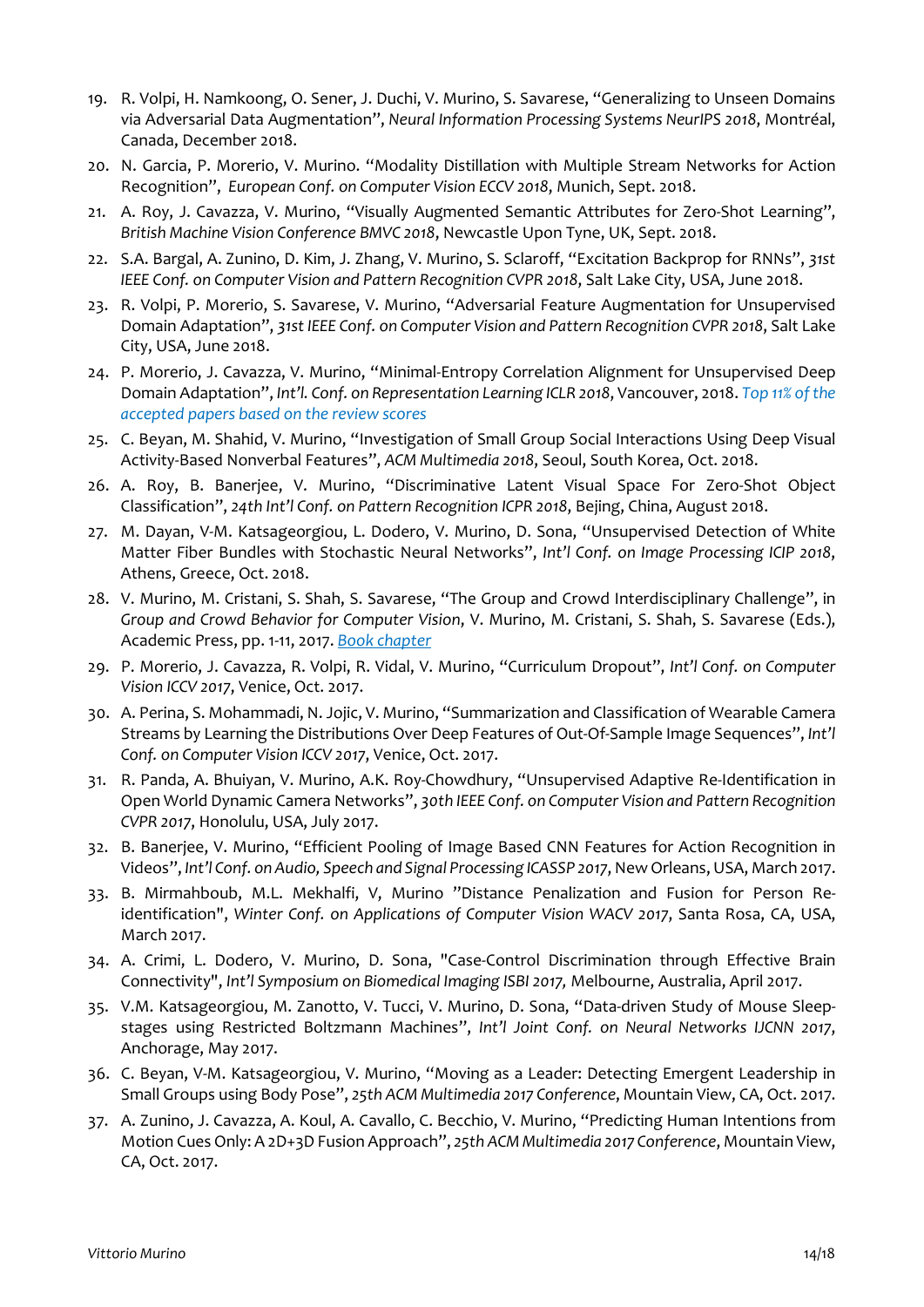- 38. C. Beyan, F. Capozzi, C. Becchio, V. Murino, "Multi-task Learning of Social Psychology Assessments and Nonverbal Features for Automatic Leadership Identification", *19th Int'l Conf. Multimodal Interaction ICMI 2017*, Glasgow, Nov. 2017.
- 39. Xiangping Zhu, A. Bhuiyan, M.L. Mekhalfi, V. Murino, "Exploiting Gaussian Mixture Importance for Person Re-identification", *14th Int'l Conf. on Advanced Video and Signal based Surveillance AVSS 2017*, Lecce, Sept. 2017.
- 40. C. Beyan, N. Carissimi, F. Capozzi, S. Vascon, M. Bustreo, A. Pierro, C. Becchio, V. Murino, "Detecting emergent leader in a meeting environment using nonverbal visual features only", *18th ACM Int'l Conf. on Multimodal Interaction ICMI 2016*, Tokyo, Japan, Nov. 2016.
- 41. E. Muñoz, Y. Konishi, V. Murino, A. Del Bue, "Fast 6D Pose from a Single RBG Image using Cascaded Forest Template", *IEEE Int'l Conf. on Intelligent Robots and Systems IROS 2016*, Daejeon, Korea, Oct. 2016.
- 42. S. Mohammadi, A. Perina, H. Kiani, V. Murino, "Angry Crowds: Detecting Violent Events in Videos", *European Conf. on Computer Vision ECCV 2016*, Amsterdam, The Netherlands, Oct. 2016.
- 43. J. Cavazza, A. Zunino, M. San Biagio, V. Murino, "Kernelized Covariance for Action Recognition", *23rd Int'l Conf. on Pattern Recognition ICPR 2016*, Cancun, Mexico, Dec. 2016.
- 44. V. Katsageorgiou, M. Zanotto, H. Huang, V. Ferretti, F. Papaleo, D. Sona, V. Murino, "Unsupervised Mouse Behavior Analysis: A Data-driven Study of Mice Interactions", *23rd Int'l Conf. on Pattern Recognition ICPR 2016*, Cancun, Mexico, Dec. 2016.
- 45. L. Dodero, D. Sona, D.E. Meskaldji, V. Murino, D. Van De Ville, "Traces of Human Functional Activity: Moment-To-Moment Fluctuations In fMRI Data", *2016 Int'l Symposium on Biomedical Imaging ISBI'16,* Prague, April 2016, pp. 1307-1310.
- 46. E. Muñoz, Y. Konishi, V. Murino, A. Del Bue, "Fast 6D Pose Estimation for Texture-less Objects from a single RGB image", *Int'l Conf. on Robotics and Automation ICRA 2016*, Stockolm, Sweden, May 2016.
- 47. Minh Hà Quang, M. San Biagio, L. Bazzani, V. Murino, "Approximate Log-Hilbert-Schmidt distances between covariance operators for image classification", *29th IEEE Conf. on Computer Vision and Pattern Recognition CVPR 2016*, Las Vegas, USA, June 2016.
- 48. Hà Quang Minh, Vittorio Murino, "From Covariance Matrices to Covariance Operators: Data Representation from Finite to Infinite-Dimensional Settings", in *Algorithmic Advances in Riemannian Geometry and Applications: For Machine Learning, Computer Vision, Statistics, and Optimization*, Minh Hà Quang, V. Murino Eds., Springer, pp. 115-143, 2016. *Book chapter*
- 49. A. Crimi, L. Dodero, V. Murino, D. Sona, "Effective Brain Connectivity Through a Constrained Autoregressive Model", in *LNCS 9902, Medical Image Computing and Computer Assisted Intervention – MICCAI 2016*, S. Ourselin, L. Joskowicz, M.R. Sabuncu, G. Unal, W. Wells Eds., Springer, October 2016.
- 50. H. Mousavi, H.K. Galoogahi, A. Perina, V. Murino, "Detecting Abnormal Behavioral Patterns in Crowd Scenarios", in *Toward Robotic Socially Believable Behaving Systems: Modeling Social Signals*, Vol. II, A. Esposito & L. Jain Eds., Intelligent Systems Reference Library (ISRL) Springer Series, 2016. *Book chapter*
- 51. S. Mohammadi, H.K. Galoogahi, A. Perina, V. Murino, "Violence Detection in Crowded Scenes using Substantial Derivative", *12th IEEE Int'l Conf. on Advanced Video and Signal Based Surveillance AVSS 2015*, Karlsruhe, Germany, August 2015.
- 52. S. Martelli, M. San Biagio, V. Murino, "Latent subcategory models for pedestrian detection with partial occlusion handling", *12th IEEE Int'l Conf. on Advanced Video and Signal Based Surveillance AVSS 2015*, Karlsruhe, Germany, August 2015.
- 53. A. Zunino, M. Crocco, S. Martelli, A. Trucco, A. Del Bue, V. Murino, "Seeing the Sound: a New Multimodal Imaging Device for Computer Vision", *Workshop on 3D Reconstruction and Understanding with Video and Sound* (IEEE ICCV 2015 satellite workshop), Santiago de Chile, Dec. 2015.
- 54. L. Dodero, M. Ha Quang M., M. San Biagio, V. Murino, D. Sona, "Kernel-based classification for brain connectivity graphs on the Riemannian manifold of positive definite matrices", *12nd IEEE Int'l Symposium on Biomedical Imaging ISBI 2015*, New York, USA, April 2015.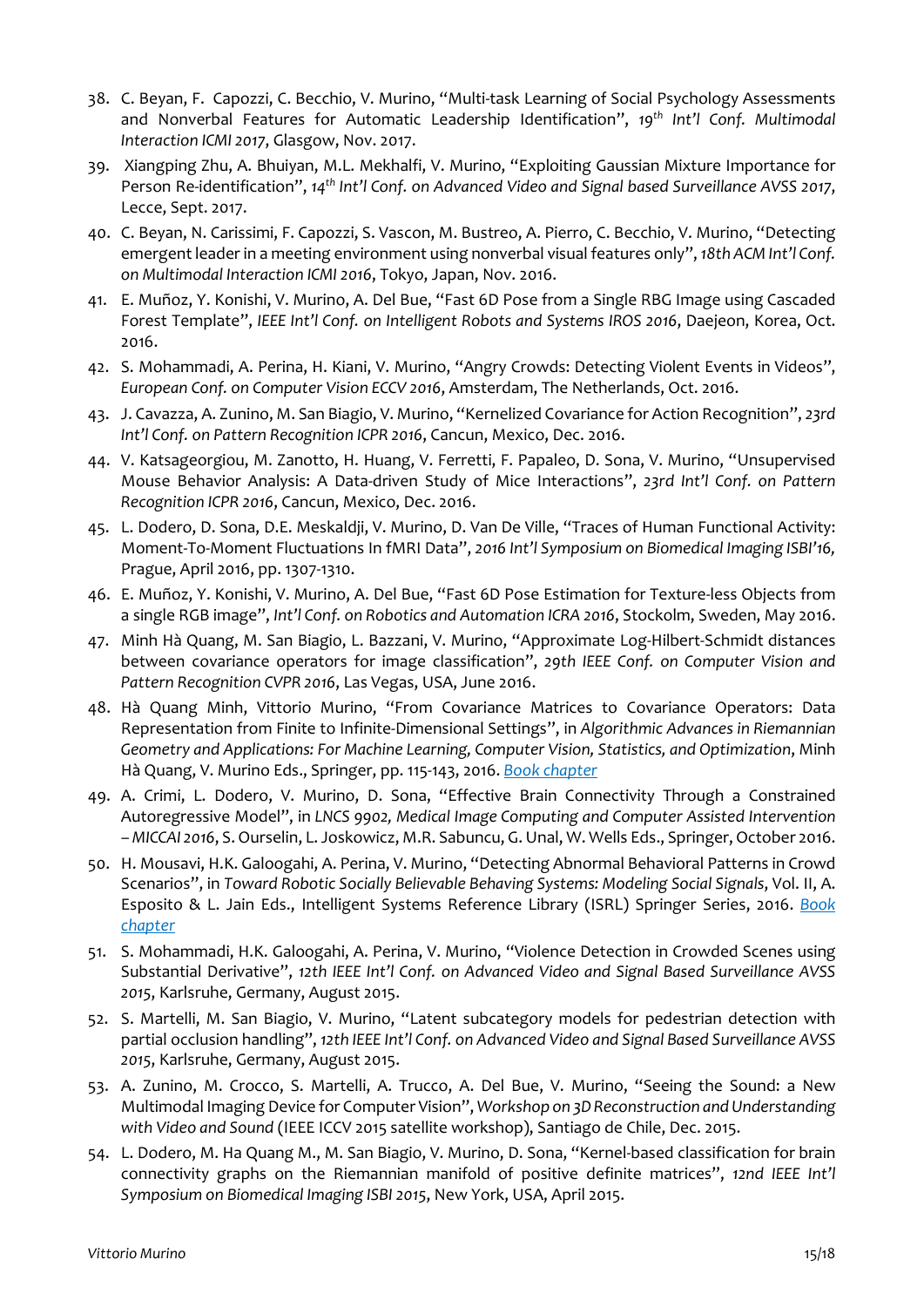- 55. A. Bhuiyan, A. Perina, V. Murino, "Exploiting Multiple Detections to Learn Robust Brightness Transfer Functions in Re-Identification Systems", *Int'l Conf. on Image Processing ICIP 2015*, Quebec City, Canada, Sept. 2016. *Top 10% best paper*
- 56. D. Stamos, S. Martelli, M. Nabi, A. McDonald, V. Murino, M. Pontil, "Learning With Dataset Bias in Latent Subcategory Models", *28th IEEE Conference on Computer Vision and Pattern Recognition CVPR 2015*, Boston, USA, June 2015, pp. 3650-3658.
- 57. B. Zhang, A. Perina, V. Murino, A. Del Bue, "Sparse Representation Classification with Manifold Constraints Transfer", *28th IEEE Conference on Computer Vision and Pattern Recognition CVPR 2015*, Boston, USA, June 2015, pp. 4557-4565.
- 58. H. Mousavi, S. Mohammadi, A. Perina, R. Chellali, V. Murino, "Analyzing Tracklets for the Detection of Abnormal Crowd Behavior", *IEEE Workshop on Applications of Computer Vision WACV 2015*, Jan. 2015.
- 59. B. Zhang, Z. Li, A. Perina, A. Del Bue, V. Murino, "Adaptive Local Movement Modelling for Object Tracking", *IEEE Workshop on Applications of Computer Vision WACV 2015*, Jan. 2015.
- 60. S. Vascon, E. Zemene, M. Cristani, H. Hung, M. Pelillo, V. Murino, "A Game-Theoretic Probabilistic Approach for Detecting Conversational Groups", *12th Asian Conf. on Computer Vision ACCV'14*, Singapore, November 2014. *Oral, < 4% acceptance rate*
- 61. M. Cristani, V. Murino, "Socially-Driven Computer Vision for Group Behavior Analysis", In *Registration and Recognition in Images and Videos, Studies in Computational Intelligence*, R. Cipolla, S. Battiato, G.M. Farinella (Eds.), Springer, Volume 532, 2014, pp. 223-256. *Book chapter*
- 62. Minh Hà Quang, M. San Biagio, V. Murino, "Log-Hilbert-Schmidt metric between positive definite operators on Hilbert spaces", *Neural Information Processing Systems NIPS 2014*, Montreal, Canada, December 2014. *Spotlight, 3.6% acceptance rate*
- 63. M. Tamassia, A. Farinelli, V. Murino, A. Del Bue, "A Directional Visual Descriptor for Large-Scale Coverage Problems", *IEEE/RSJ International Conference on Intelligent Robots and Systems* IROS 2014, Chicago, Sept. 2014.
- 64. A. Perina, M. Zanotto, B. Zhang, V. Murino, "Location Recognition of Lifelog Images through a combination of Generative Models", *25th British Machine Vision Conference BMVC 2014*, Nottingham, UK, Aug. 2014.
- 65. L. Dodero, A. Gozzi, A. Liska, V. Murino, D. Sona, "Group-Wise Functional Community Detection through Joint Laplacian Diagonalization", *Medical Image Computing and Computer-Assisted Intervention MICCAI 2014,* Boston, Sept. 2014.
- 66. A. Perina, D. Peruzzo, M. Kesa, N. Jojic, V. Murino, M. Bellani, P. Brambilla, U. Castellani, "Exploiting Feature Embedding for Brain Analysis in Schizophrenia", *Medical Image Computing and Computer-Assisted Intervention MICCAI 2014,* Boston, Sept. 2014.
- 67. M. San Biagio, M. Crocco, M. Cristani, S. Martelli, V. Murino, "Heterogeneous Auto-Similarities of Characteristics (HASC): Exploiting Relational Information for Classification", *Int'l Conf. on Computer Vision ICCV 2013*, Sydney, Australia, Dec. 2013.
- 68. D. Figueira, L. Bazzani, H.Q. Minh, M. Cristani, A. Bernardino, V. Murino. "Semi-supervised multifeature learning for person re-identification", *Int'l Conf. on Advanced Video and Signal-based Surveillance AVSS 2013*, Krakov, Poland, Sept. 2013.
- 69. P. Salvagnini, L. Bazzani, M. Cristani, V. Murino. "Person re-identification with a PTZ camera: an introductory study", *Int'l Conf. on Image Processing ICIP 2013*, Melbourne, Australia, Sept. 2013.
- 70. H.Q. Minh, L. Bazzani, V. Murino, "A unifying framework for vector-valued manifold regularization and multi-view learning", *Int'l Conf. on Machine Learning ICML 2013*, Atlanta, USA, pp. 100-108, June 2013.
- 71. S. Ullo, U. Castellani, D. Sona, A. Del Bue, A. Maccione, L. Berdondini, V. Murino, "Neuronal Network Structural Connectivity Estimation by Probabilistic Features and Graph Heat Kernels", *Int'l Symp. on Biomedical Imaging ISBI 2013*, San Francisco, CA, April 2013.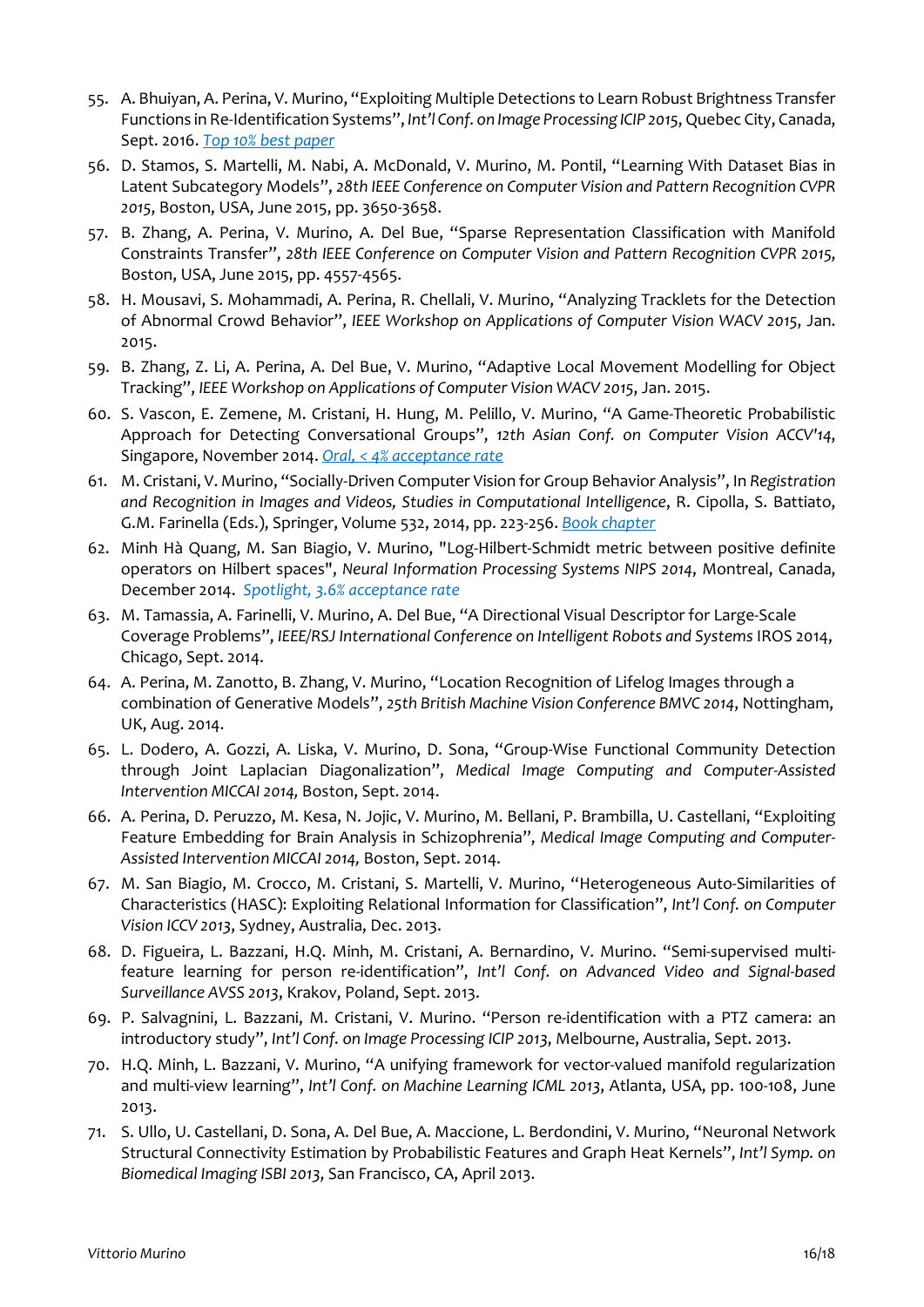- 72. L.Bazzani, M. Cristani, V. Murino, "SDALF: Modeling Human Appearance with Symmetry-Driven Accumulation of Features", In Person Re-Identification, S. Gong, M. Cristani, S. Yan, C.C. Loy (Eds.), Springer, 2013. *Book chapter*
- 73. R. Raghavendra, M. Cristani, A. Del Bue, E. Sangineto, V. Murino, "Anomaly detection in crowded scenes: a novel framework based on Swarm Optimization and Social Force Modeling", In *Modeling, Simulation and Visual Analysis of Large Crowds*, S. Ali, K. Nishino, D. Manocha, and M. Shah (Eds.), Springer, 2013. *Book chapter*
- 74. L. Bazzani, M. Cristani, G. Pagetti, D. Tosato, G. Menegaz, and V. Murino, "Analyzing groups: a social signaling perspective", In *Video Analytics for Business Intelligence, Studies in Computational Intelligence*. Shan, C.; Porikli, F.; Xiang, T.; Gong, S. (Eds.), Springer, 2012. *Book chapter*
- 75. L. Bazzani, M. Cristani, V. Murino. Decentralized Particle Filter for Joint Individual-Group Tracking. *IEEE Conf. on Computer Vision and Pattern Recognition CVPR 2012*, Providence, RI, USA, June 2012.
- 76. M. Hà Quang, M. Cristani, A. Perina, V. Murino, "A regularized spectral algorithm for Hidden Markov Models with applications in computer vision", *IEEE Conf. on Computer Vision and Pattern Recognition CVPR 2012*, Providence, RI, USA, June 2012.
- 77. E. Sangineto, M. Cristani, A. Del Bue, V. Murino, "Learning Discriminative Spatial Relations for Detector Dictionaries: an Application to Pedestrian Detection", *European Conf. on Computer Vision ECCV 2012*, Florence, Italy, Oct. 2012.
- 78. M. Zanotto, L. Bazzani, M. Cristani, V. Murino, "Online Bayesian Nonparametrics for Group Detection", *23rd British Machine Vision Conference BMVC 2012*, Guildford, UK, pp. xxx, 2012.
- 79. M. Crocco, A. Del Bue, M. Bustreo, V. Murino, "A Closed Form Solution to the Microphone Position Self-Calibration Problem," *37th International Conference on Acoustics, Speech, and Signal Processing ICASSP 2012*, Kyoto, Japan, March 2012.
- 80. M. Cristani, G. Roffo, C. Segalin, L. Bazzani, A. Vinciarelli, V. Murino, "Conversationally-inspired Stylometric Features for Authorship Attribution in Instant Messaging", *ACM Multimedia 2012*, Nara, Japan, 2012.
- 81. M. San Biagio, M. Crocco, M. Cristani, S. Martelli, V. Murino, "Low-level Multimodal Integration on Riemannian Manifolds for Automatic Pedestrian Detection", *15th International Conference on Information Fusion FUSION 2012*, Singapore, July 2012.
- 82. S. Ullo, A. Del Bue, A. Maccione, L. Berdondini, V. Murino, "A Joint Structural and Functional Analysis of In-Vitro Neuronal Networks", *IEEE Int'l Conf. on Image Processing ICIP 2012*, Orlando, USA, Sept. 2012.
- 83. R. Sabzevari, A. Del Bue, V. Murino, "Multi-view Photometric Stereo using Semi-isometric Mappings", *3DimPVT 2012*, Zürich, Switzerland, 2012.
- 84. S. Martelli, M. Cristani, V. Murino, "Stereo-Based Framework for Pedestrian Detection with Partial Occlusion Handling", *9th IEEE Int'l Conf. on Advanced Video and Signal-based Surveillance AVSS 2012*, Beijing, China, 2012.
- 85. L. Giancardo, D. Sona, A. Gozzi, A. Bifone, V. Murino, S. Migliarini, G. Pacini, B. Pelosi, M. Pasqualetti, "Automatic Tractography Analysis through Sparse Networks in Case-Control Studies", *2nd Int'l Wks. on Pattern Recognition in NeuroImaging PRNI 2012*, London, UK.
- 86. L. Giancardo, D. Sona, D. Scheggia, F. Papaleo, V. Murino, "Segmentation and Tracking of Multiple Interacting Mice by Temperature and Shape Information", *21st Int'l Conf. on Pattern Recognition ICPR 2012*, Tsukuba Science City, Japan, 2012.
- 87. M. Cristani, L. Bazzani, G. Paggetti, A. Fossati, D. Tosato, A. Del Bue, G. Menegaz, V. Murino, "Social interaction discovery by statistical analysis of F-formations", *22nd British Machine Vision Conference BMVC 2011*, Dundee, UK, Aug. 2011.
- 88. D.S. Cheng, M. Cristani, M. Stoppa, L. Bazzani, V. Murino, "Custom Pictorial Structures for Reidentification", *22nd British Machine Vision Conference BMVC 2011*, Dundee, UK, Aug. 2011.
- 89. U. Castellani, P. Mirtuono, V. Murino, M. Bellani, G. Rambaldelli, M. Tansella, P. Brambilla, "A New Shape Diffusion Descriptor For Brain Classification", in *Lecture Notes in Computer Science 6892*